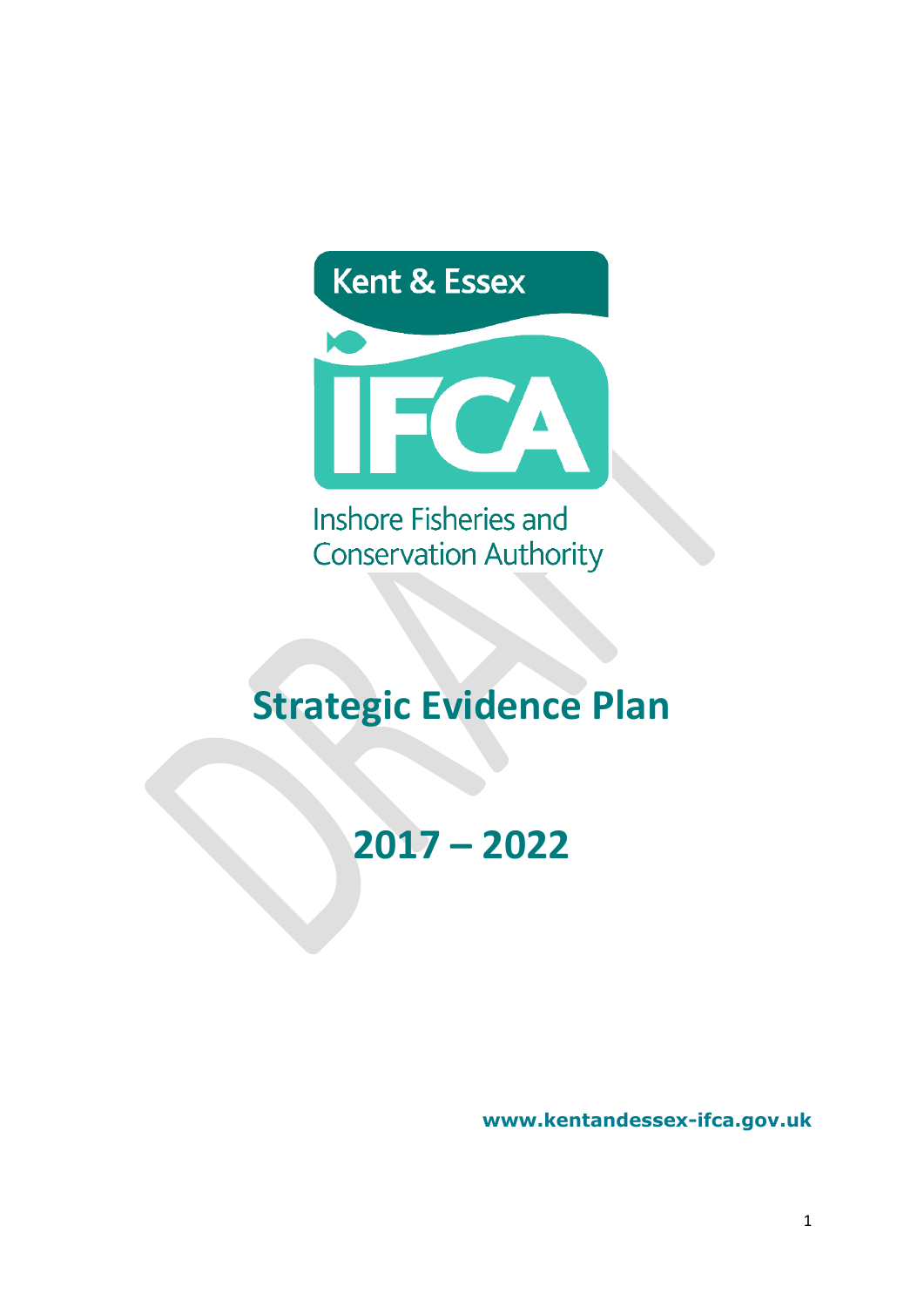# **Contents**

| 1. |       |                                                                                         |  |  |  |  |  |  |
|----|-------|-----------------------------------------------------------------------------------------|--|--|--|--|--|--|
|    | 1.1   |                                                                                         |  |  |  |  |  |  |
| 2. |       |                                                                                         |  |  |  |  |  |  |
|    | 2.1   |                                                                                         |  |  |  |  |  |  |
|    | 2.2   |                                                                                         |  |  |  |  |  |  |
|    | 2.3   |                                                                                         |  |  |  |  |  |  |
|    | 2.4   |                                                                                         |  |  |  |  |  |  |
| 3. |       |                                                                                         |  |  |  |  |  |  |
|    | 3.1   |                                                                                         |  |  |  |  |  |  |
|    | 3.2   |                                                                                         |  |  |  |  |  |  |
|    | 3.3   |                                                                                         |  |  |  |  |  |  |
|    | 3.4   |                                                                                         |  |  |  |  |  |  |
|    | 3.5   |                                                                                         |  |  |  |  |  |  |
|    | 3.6   |                                                                                         |  |  |  |  |  |  |
| 4. |       |                                                                                         |  |  |  |  |  |  |
|    | 4.1   |                                                                                         |  |  |  |  |  |  |
|    | 4.1.1 |                                                                                         |  |  |  |  |  |  |
|    | 4.1.2 |                                                                                         |  |  |  |  |  |  |
|    | 4.2   |                                                                                         |  |  |  |  |  |  |
|    | 4.2.1 |                                                                                         |  |  |  |  |  |  |
|    | 4.2.2 |                                                                                         |  |  |  |  |  |  |
|    | 4.2.3 |                                                                                         |  |  |  |  |  |  |
|    | 4.3   |                                                                                         |  |  |  |  |  |  |
| 5. |       |                                                                                         |  |  |  |  |  |  |
| 6. |       |                                                                                         |  |  |  |  |  |  |
| 7. |       |                                                                                         |  |  |  |  |  |  |
| 8. |       | Appendix A: Research projects carried out to date (Projects since becoming an IFCA*) 18 |  |  |  |  |  |  |
| 9. |       |                                                                                         |  |  |  |  |  |  |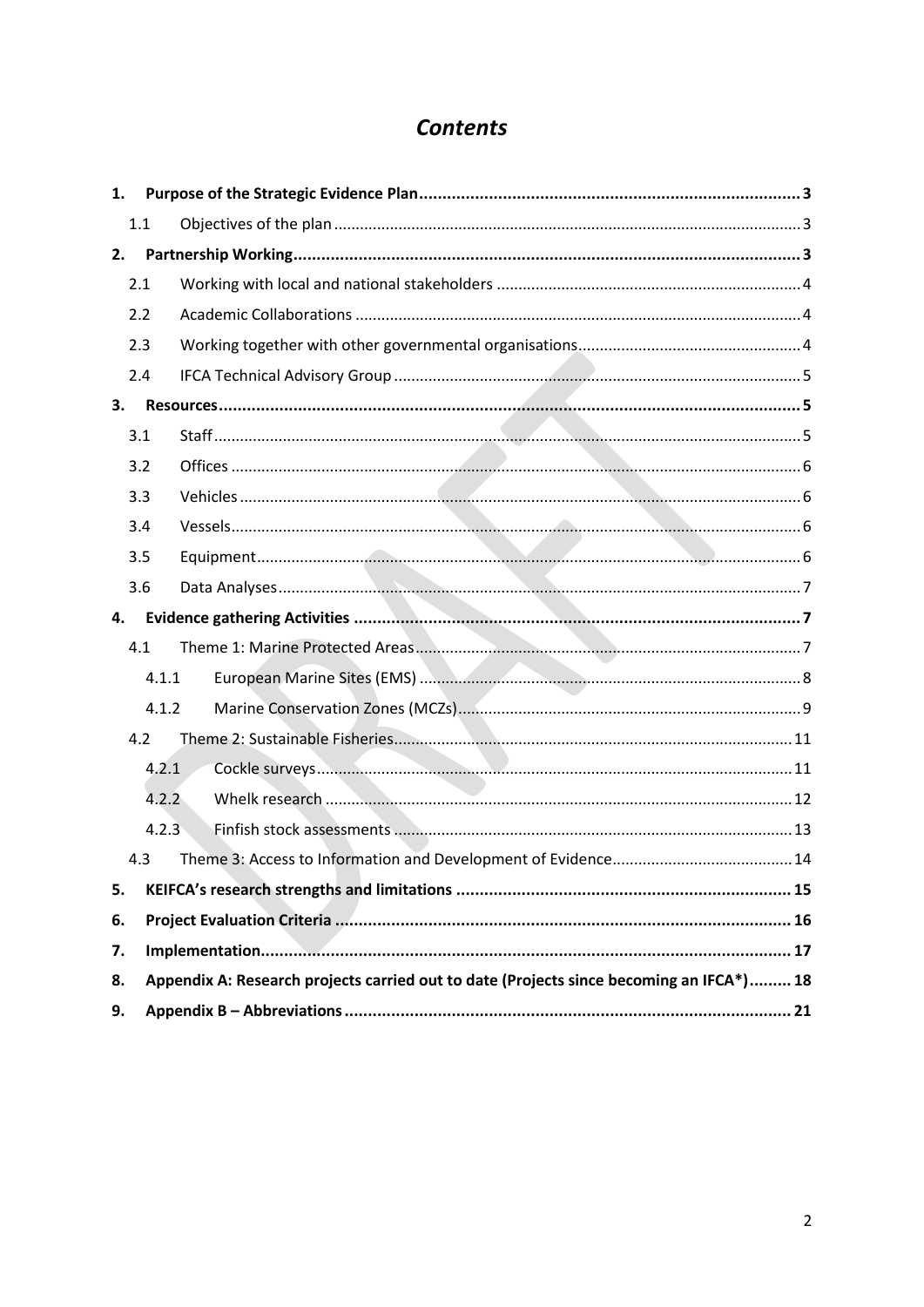# <span id="page-2-0"></span>*1. Purpose of the Strategic Evidence Plan*

Kent and Essex Inshore Fisheries and Conservation Authority (KEIFCA) has a statutory duty under the Marine and Coastal Access Act 2009 to promote the sustainable exploitation of sea fisheries resources and to seek to ensure that the conservation objectives for marine protected areas (MPA) are furthered. Research and survey activities within KEIFCA are diverse, ranging from fisheries or MPA feature surveys to fishing activity data gathering and analysis. Through working closely with a wide variety of organisations and through KEIFCA surveys, we collect and analyse data to provide evidence for management decisions, for both MPA and fisheries management.

IFCAs are small multi-functional organisations that combine a range of management, enforcement and evidence gathering duties, and as such work is rarely segmented (e.g. when an IFCA vessel undertakes a survey it still gathers enforcement data and can act if an offence is seen). Due to the integrated nature of our work the KEIFCA annual plan is used as the key planning and operational document where actions and priorities under a range of headings including evidence gathering can be agreed in context. The KEIFCA strategic documents help identify wider and longer term approaches and priorities for the organisation, and help in identifying strategic asset needs, skill requirements and future areas of opportunity as well as help explain our role to others and maximise the coordination of our resources.

# <span id="page-2-1"></span>*1.1 Objectives of the plan*

- Match KEIFCA's strengths with opportunities
- Cultivate broad research partnerships and promote coordinated, collaborative research with community and national partners
- **IDENTIFY THE SET OPPORTIVALES** for funding and maximise KEIFCA evidence/research spend.
- Support the recruitment, training, and retention of highly qualified staff, and ensure that such individuals are able to access the resources required to undertake their role
- Encourage effective communication and dissemination of research results, emphasizing the importance of knowledge transfer and collaborative research with community partners

# <span id="page-2-2"></span>*2. Partnership Working*

Over the past 4 years since transitioning from a Sea Fisheries Committee to an IFCA, KEIFCA has built on existing links with other governmental agencies and developed new opportunities for collaborative working with industry, NGO's and the academic community. A key objective of public bodies is efficiency and for research activities, this is often best achieved through partnership working,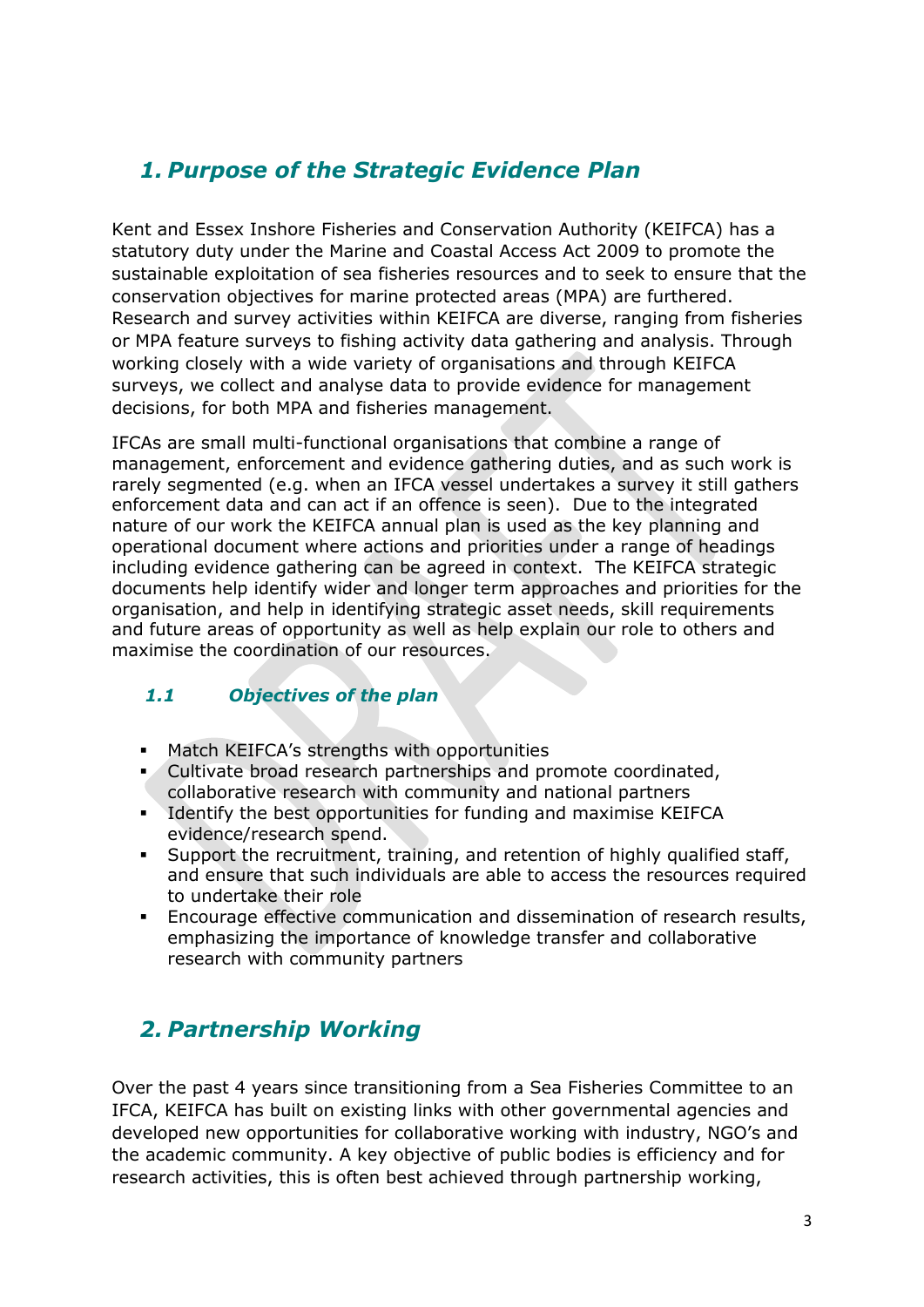drawing on expertise or equipment pools outside the organisation. KEIFCA will continue to expand collaborative working where beneficial and this will be achieved through various routes; some key existing ones are highlighted below.

# <span id="page-3-0"></span>*2.1 Working with local and national stakeholders*

Working closely with stakeholders at different scales, from local to national will improve research capabilities and assist with developing locally relevant, targeted evidence gathering. KEIFCA will work with a range of stakeholders including local fishermen, Wildlife Trusts and other NGO's to achieve shared objectives regarding evidence gathering. Ongoing links with the fishing industry will enable specific evidence gaps to be addressed and will utilise resources outside the organisation to maximise KEIFCA's research potential.

# <span id="page-3-1"></span>*2.2 Academic Collaborations*

In the past 2 years, KEIFCA has established new collaborations with Universities to carry out specific research in fisheries and in MPA's. Specifically KEIFCA and the University of Essex successfully applied for government research council funding for a PhD student to work on native oyster restoration in the Blackwater, Crouch, Roach and Colne MCZ. Other recent academic collaborations include hosting a Master's student project from Queen Mary University, London working on whelk population biology and genetics in the KEIFCA district. Future academic partnerships and funding opportunities will continue to be explored and are envisaged to be an important pathway to gathering evidence for fisheries and MPA management.

# <span id="page-3-2"></span>*2.3 Working together with other governmental organisations*

The direction and priorities of government research are published in thematic evidence plans. The Defra marine programme evidence plan sets out evidence gathering to be focussed on 3 key areas;

- 1. Achieving Good Environmental Status of our seas by 2020 (to fulfil obligations under the Marine Strategy Framework Directive)
- 2. Secure, healthy food supplies delivered by a more sustainable fishing industry (under reform of the Common Fisheries Policy)
- 3. Sustainable growth in the wider marine economy (through revised approaches to marine planning via the MMO)

A range of government agencies work on different projects to deliver objectives set by Defra under the 3 evidence gathering priority areas. KEIFCA works alongside agencies such as Natural England, the Marine Management Organisation, the Environment Agency and the Centre for Fisheries and Aquaculture Science to undertake specific projects gathering and analysing data for fisheries and MPA management. Details of research and survey projects undertaken by KEIFCA and the partners involved are summarised in Appendix A.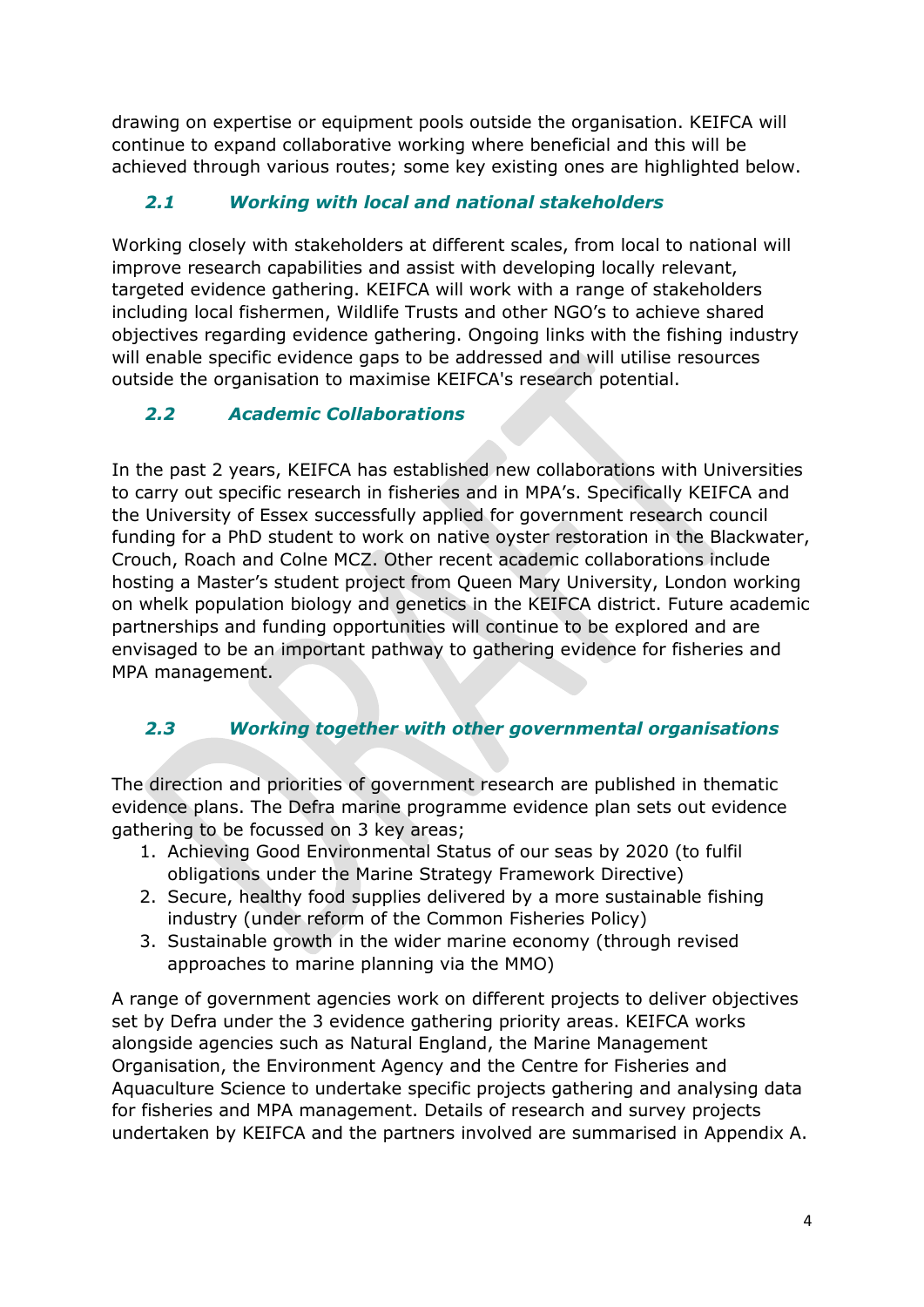## <span id="page-4-0"></span>*2.4 IFCA Technical Advisory Group*

KEIFCA works closely with other IFCA's and government agencies through the IFCA Technical Advisory Group (TAG). The TAG facilitates an exchange of information relating to fisheries, marine science and technology between IFCAs and other government agencies, and so helps to improve cooperation and consistency between organisations, and help IFCAs be valued as national and international fisheries managers. The aims of the IFCA TAG are:

- To improve the quality and extent of fisheries management information through better coordination and dissemination of fisheries related scientific research.
- Define and apply best practice relating to the scientific & technical functions responsibilities of IFCAs
- To identify and facilitate joint working opportunities between member organisations.

These aims are achieved through the following objectives:

- To improve cooperation between all the bodies represented in the group and integrate individual IFCAs science strategies with relevant organisations' plans and wider national and international policies.
- To help standardise research and technical 'practices' and reporting between IFCAs and other relevant bodies so that information can be easily shared and analysed.
- To help disseminate key research and technical information between IFCAs and other relevant organisations, and produce recommendations to inform decision makers within those organisations.

# <span id="page-4-1"></span>*3. Resources*

#### <span id="page-4-2"></span>*3.1 Staff*

At present KEIFCA employs 12 full time staff, 2 part-time staff a part time Clerk and a part time financial advisor. Staff have a diverse knowledge and experience base with most officers holding university degrees or higher in marine biology or fisheries management. The lead scientific and conservation officer, based in Essex, manages evidence gathering projects and whilst all officers may be involved at some point in various research and evidence gathering activities, some enforcement officers have secondary duties dedicated to evidence gathering. The shore officer based in Essex has a secondary duty of managing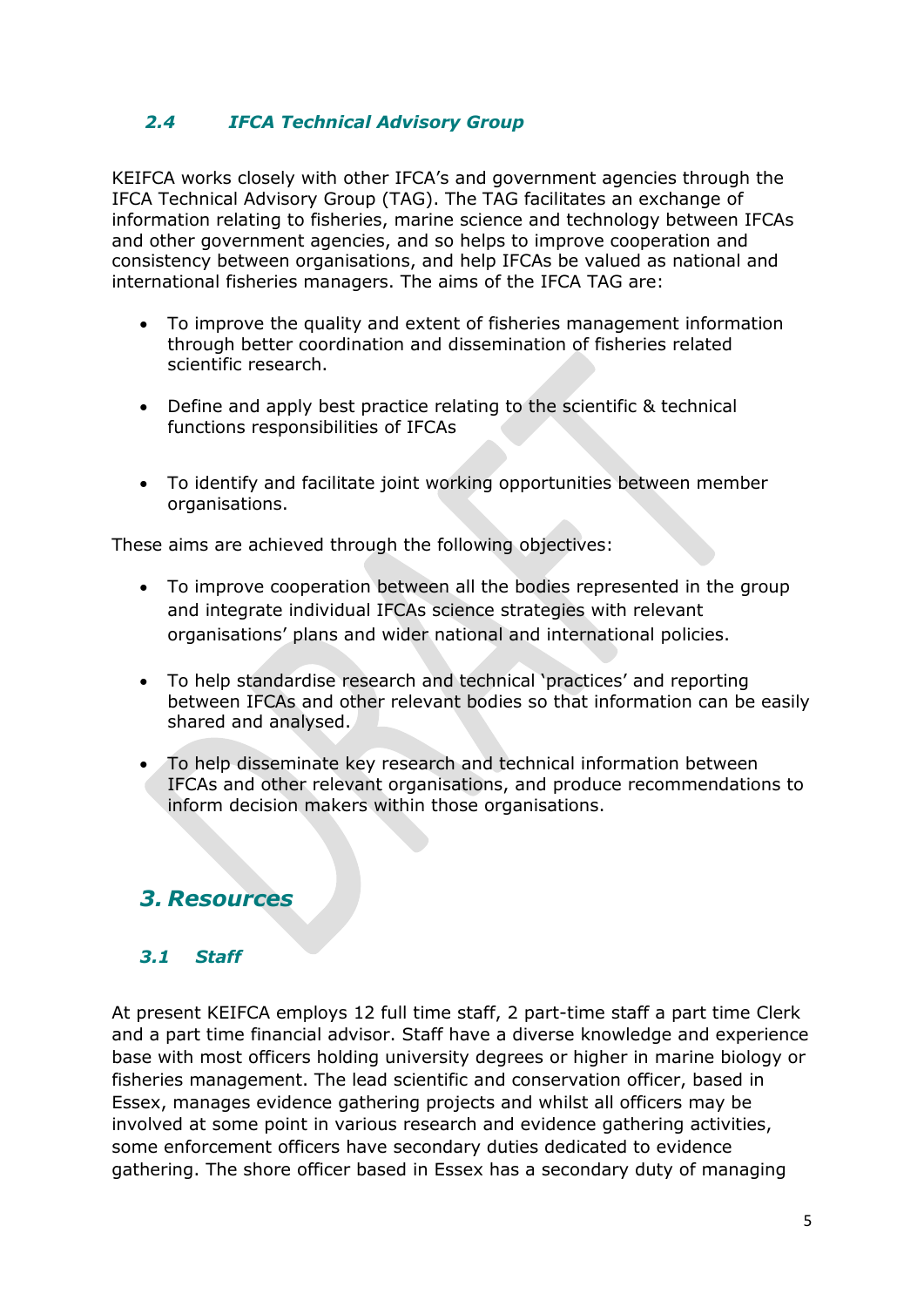GIS data whilst a research officer focussed on MPA's and report writing is also based in Essex. The 2<sup>nd</sup> mate of the Kent based vessel has a secondary duty of survey logistics and equipment maintenance.

## <span id="page-5-0"></span>*3.2 Offices*

KEIFCA currently rents 2 offices; a main office in Ramsgate in Kent and a satellite office in Brightlingsea in Essex. The location of the two offices allows the organisation to efficiently undertake all its duties and helps KEIFCA build and maintain strong links with all its stakeholders either side of the Thames Estuary. The remit of the offices revolves primarily around the spatial distribution of work, with the Brightlingsea office specialising in Essex based issues relating to enforcement, consultations and surveys; the Ramsgate office also undertaking the equivalent tasks on the Kent coast but in addition is the centre for core overarching organisational activities (e.g. administration support, legal support, HR work etc.).

## <span id="page-5-1"></span>*3.3 Vehicles*

KEIFCA owns 2 Toyota Hilux trucks, one based at each office. The vehicles are used to help transport key research equipment around the district as well as undertake shore patrols. The Authority also owns 2 'Sand Survey' Honda 420cc All-Terrain Vehicles (ATV) that are based at Shoeburyness and are used for quarterly cockle surveys on the Maplin Sands. They are fitted with plotters, marine radios, GPS and a range of safety and survey equipment.

# <span id="page-5-2"></span>*3.4 Vessels*

'Tamesis', a 12m catamaran, which is partially EU grant funded, came into service in 2011. This vessel is based at Brightlingsea, and has a standing crew of two which is supplemented by the Essex shore officer post to make a mustered crew of 3, and can undertake enforcement, monitoring and survey duties. The vessel also carries a RIB for boarding (when this is in use the vessel will carry a crew of 4 utilising either the Project Officer or Lead Scientific and Conservation Officer). She is fitted with pot and fixed net haulers and has a winch, rated to 900 kgs, capable of deploying drop and towed equipment.

The 'FPV Nerissa' has its home port in Ramsgate and has a crew of 4. The Nerissa is a 17m catamaran with a novel hydraulic ramp launching system for its stand-alone 5.5m RIB which can be used in various sea conditions to undertake boardings at sea. Although Nerissa's primary function is enforcement, she is also fitted with a winch, A-frame and pot hauler capable of deploying survey equipment.

An Olex system is also fitted to both vessels for seabed mapping.

#### <span id="page-5-3"></span>*3.5 Equipment*

In addition to vehicles and vessels, KEIFCA has a variety of equipment for sampling benthic habitats and organisms including a 0.1m<sub>2</sub> Day grab, a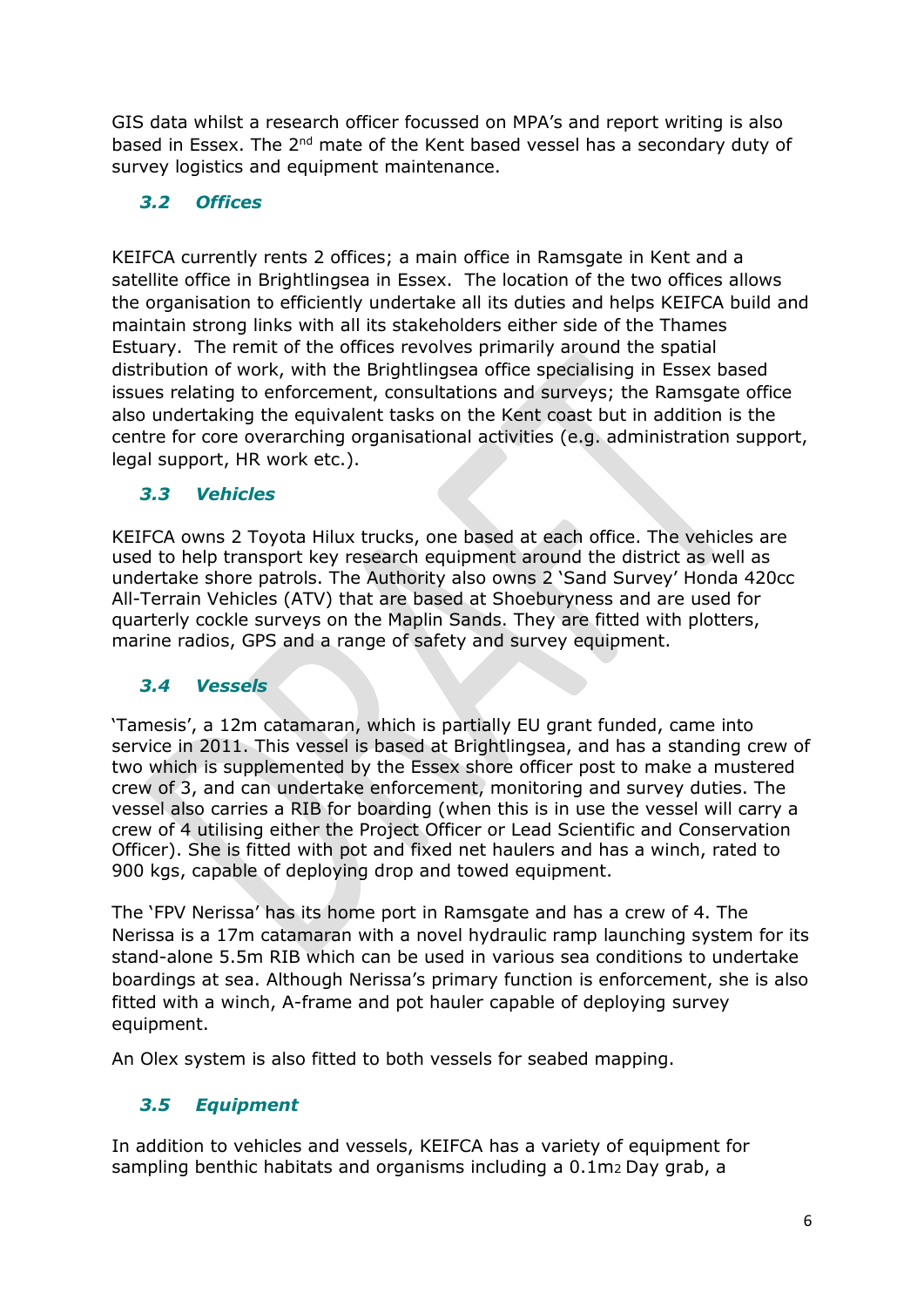VideoRay Pro3 remote operated vehicle (ROV), GoPro Hero3 HD cameras with waterproof housing, a camera sled frame, a selection of sieves and riddles and an on-deck survey table. Fisheries specific research equipment includes an oyster dredge and 50 experimental whelk pots.

Large pieces of high tech survey equipment have been purchased in recent years using Defra funding, coordinated by the Association of IFCA's and the IFCA TAG. These include 2 Seaspyder underwater camera systems, 3 Edgetech 4200 side scan sonars and an Aris 3000 sonar camera. This equipment is held at different IFCAs around the country. TAG coordinates a national inventory of all IFCAs' research and survey equipment which may be loaned out to other IFCA's or other governmental organisations.

## <span id="page-6-0"></span>*3.6 Data Analyses*

Three officers are trained in MapInfo and QGIS software with the secondary duty of the Essex-based shore IFCO to create maps and manage the day-to-day running of GIS databases and associated datasets. The LSCO and the KPVS have both attended training in EUNIS biotope mapping, underwater camera survey and acoustic survey techniques which will used in upcoming surveys for MPAs.

# <span id="page-6-1"></span>*4. Evidence gathering Activities*

In order to deliver proportionate, evidence-led management, KEIFCA undertakes a range of research and survey activities targeted to gathering evidence. Evidence gathering projects can be one off projects or ongoing work streams creating valuable long term data sets. In many cases, projects are carried out in collaboration with other stakeholders, e.g. the local fishing industry, academic researchers, conservation NGO's, and other governmental organisations (Natural England, Environment Agency etc.) in order to draw on specific expertise, share limited resources and to deliver to a high standard the objectives of KEIFCA in the most efficient manner. Current and recently completed evidence gathering projects are summarised in Appendix A.

This strategic plan highlights ongoing evidence gathering work streams and some of the current projects in addition to looking forward at potential projects that may arise in the next 5 years. These activities broadly fall under 3 themes;

- *1. Marine Protected Area*
- *2. Sustainable Fisheries*
- *3. Access to Information and Development of Evidence*

#### <span id="page-6-2"></span>*4.1 Theme 1: Marine Protected Areas*

The coastal areas of Kent and Essex are highly diverse, from chalk reef habitats extending off the north coast of Kent to vast saltmarshes supporting thousands of migrating birds in Essex. Many of our marine and coastal habitats and species are of national, European or even international importance, with Kent and Essex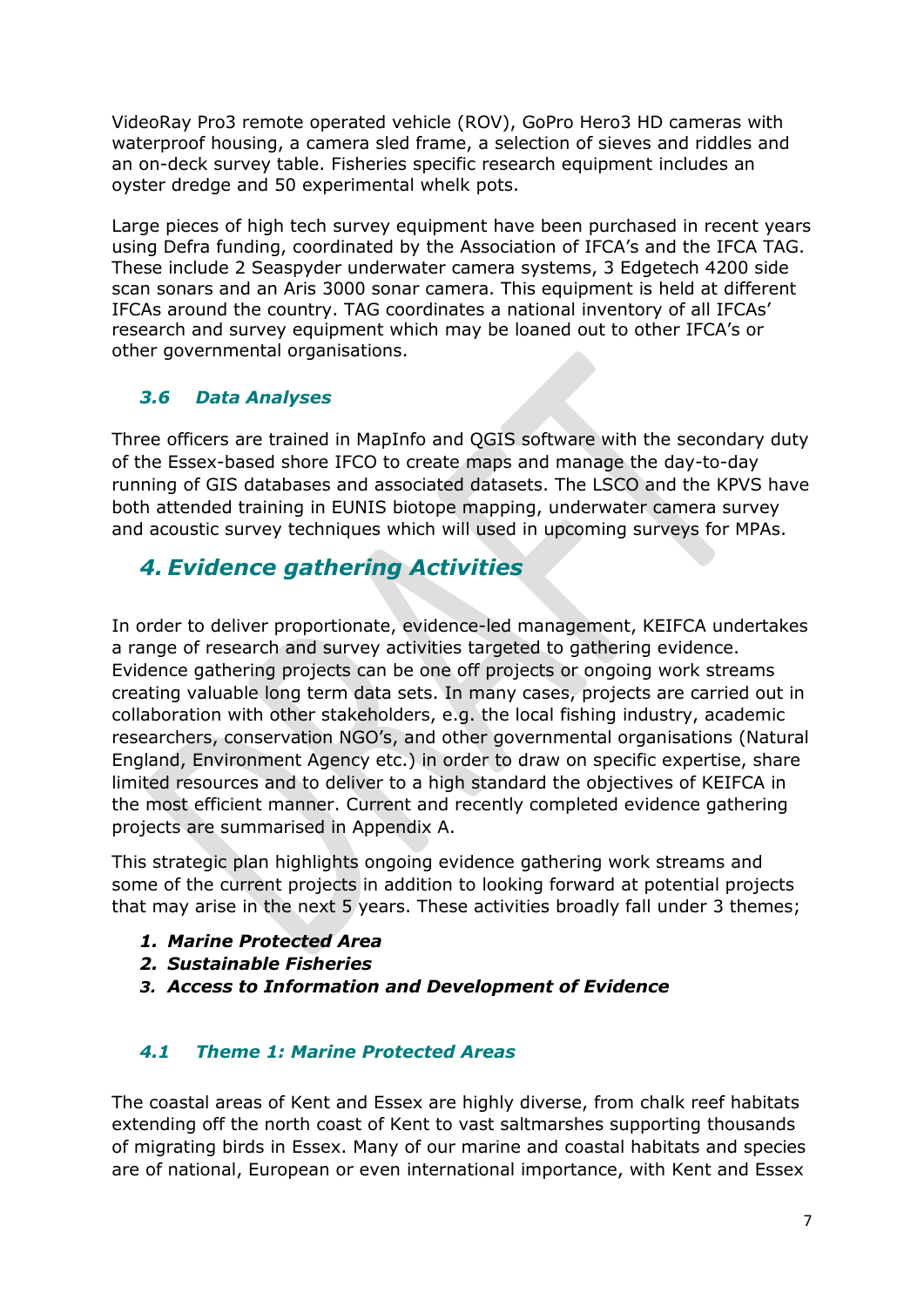having some of the best or most extensive examples of some habitats. As such, large sections of the coastal and marine environment are protected by Marine Protected Areas (MPAs).

Different types of Marine Protected Areas, designated under different national and European legislation are found in the KEIFCA district. There are 13 European Marine Sites (EMS) and 7 Marine Conservation Zones (MCZs) within the KEIFCA district along with several Sites of Special Scientific Importance (SSSI's) and Ramsar sites. Further sites in the KEIFCA district are being considered for designation in a third tranche of MCZs.

IFCAs are defined as competent and relevant authorities in respect to the implementation of the Habitats and Birds Directives (for EMS) and under the Marine and Coastal Access Act of 2009 (for MCZs). KEIFCA therefore has a statutory duty to implement appropriate conservation management measures to avoid damage to EMS and MCZs by fisheries activities.

With many species and habitat features designated for conservation within these protected areas, it is important that the extent and condition of features along with the impact of fishing is assessed in order to inform management decisions. Natural England are responsible for providing feature maps for MPA's, however due to resource constraints, the scale and accuracy of feature maps (especially for mobile or shifting features) provided are sometimes not at a fine enough scale to inform local management decisions. We will continue working with Natural England (NE), Cefas, NGO's and the fishing industry to collect further habitat and species data where necessary, collate existing feature data and assess the impacts of fishing.

#### *4.1.1 European Marine Sites (EMS)*

<span id="page-7-0"></span>European Marine Sites (EMS) or 'Natura 2000′ sites are a network of marine areas that protect habitats and species of European importance. This network consists of:

- **Special Areas of Conservation** (SACs) which are designated under the EU Habitats Directive to conserve habitats and species of European importance
- **Special Protection Areas** (SPAs) are established under the EU Wild Birds Directive to protect populations of bird species of European importance and regularly occurring migratory birds within the EU.
- **Sites of Community Importance** (SCI) are sites that have been adopted by the European Commission as SACs but not yet been designated by the member state.

In 2012, Defra introduced a revised approach to managing fisheries within EMS in order to bring fisheries in line with other activities occurring within EMS. A risk-based matrix of all fishing activities and sub-features of EMS was compiled by various national stakeholders (NE, JNCC, MMO, IFCAs) and the risk of impact of fishing activities on sub-features was colour coded, red, amber and green. High risk 'red' interactions were managed first, with the Kent and Essex bottom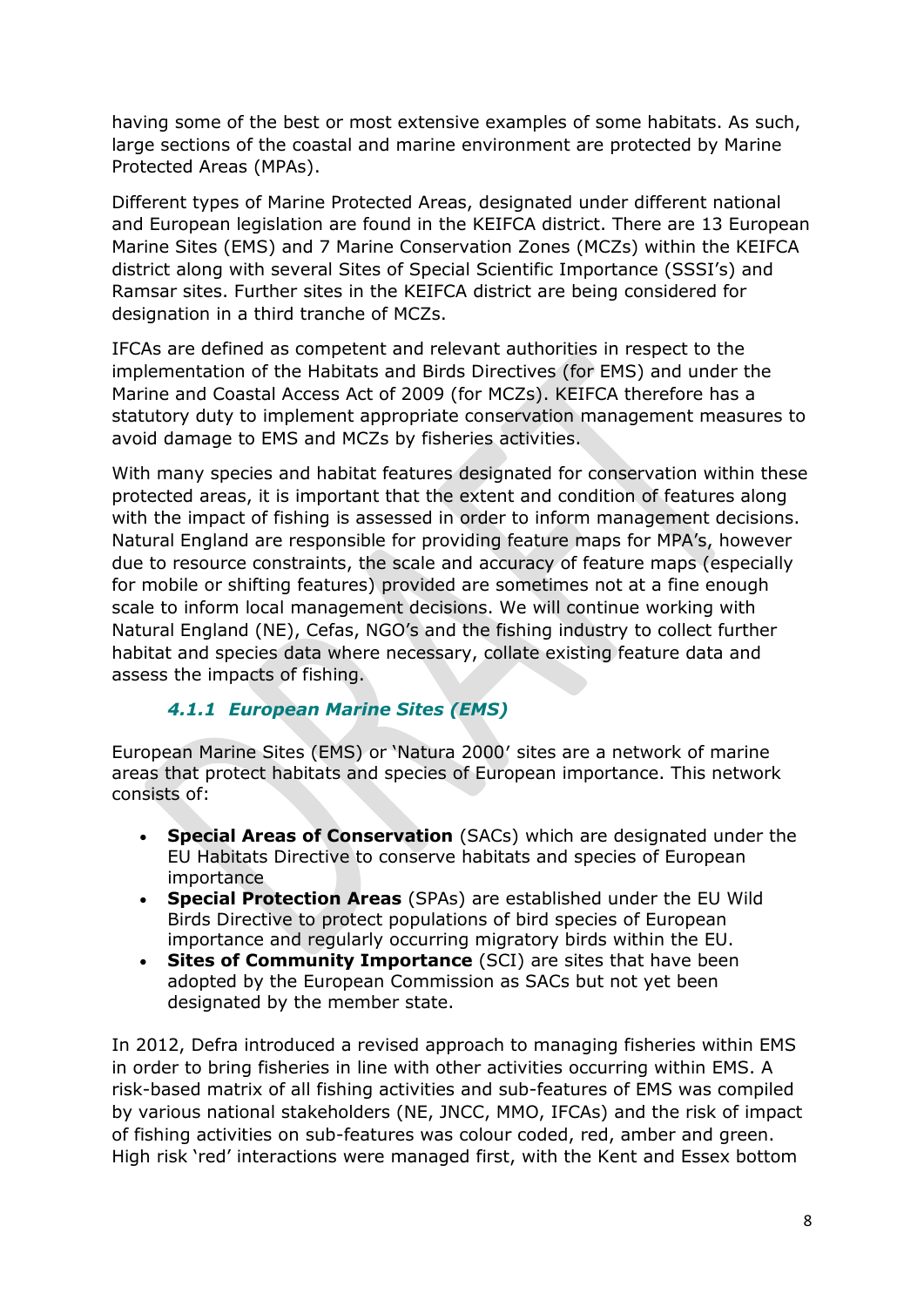towed gear byelaw introduced in 2014 to protect fragile chalk reef and sea grass.

In 2014-2015 work focussed on assessing the lower risk amber and green interactions between fishing gear and EMS sub-features. There are 13 EMS in the Kent and Essex district which produced a total of 1648 interactions that required assessment. A large proportion of officer's time was spent in 2014- 2015, initially prioritising the amber and green interactions, based on risk and then grouping activities and sub-features where appropriate to carry out tests of likely significant effect. Data gathering and analysis were also key to provide the evidence required for the assessments. All of the 1648 interactions were assessed at the first stage by the end of 2014-2015. This produced a total of 366 documents of tests of likely significant effect. These were submitted to NE for review and approval.

For interactions where there is insufficient evidence to ascertain if the fishing activity is damaging the feature or if it is deemed likely to have a significant effect, a second, more in-depth, assessment stage is required; an appropriate assessment. From the 366 tests of likely significant effect, 9 appropriate assessments were required and these have been completed and approved by Natural England.

#### **Future Projects**

Future work streams in this area will focus on developing management measures where required and in the longer term, any new evidence acquired through KEIFCA surveys or from outside sources will be used to review the habitats regulations assessments and associated management if necessary. In 2016- 2017, management measures will be developed for Margate and Long Sands SCI and Essex Estuaries SAC. Further data collation and analyses will be required to build the evidence base for any proposed management measures. Where data gaps are identified, specific projects to address this may be important, these could be ground truthing existing acoustic habitat data, collecting further targeted fishing activity data or examining the impacts of specific fishing gear on EMS features.

All of the EMS work has involved close working with key stakeholders, primarily NE, MMO, NGO's and the fishing industry, through targeted meetings. These working relationships will continue, specifically in future assessments of the effectiveness of management measures introduced by KEIFCA.

# *4.1.2 Marine Conservation Zones (MCZs)*

<span id="page-8-0"></span>Marine Conservation Zones (MCZs) are a relatively new MPA designation, created under the [Marine and Coastal Access Act \(2009\).](http://jncc.defra.gov.uk/page-5230) These sites are created to protect wildlife, habitats, geology and geomorphology of national importance. They aim to conserve the diversity of nationally rare, threatened and representative habitats and species around the English coast. Unlike other marine protected areas, MCZs also take social and economic factors into account when identifying potential sites, alongside the best available scientific evidence.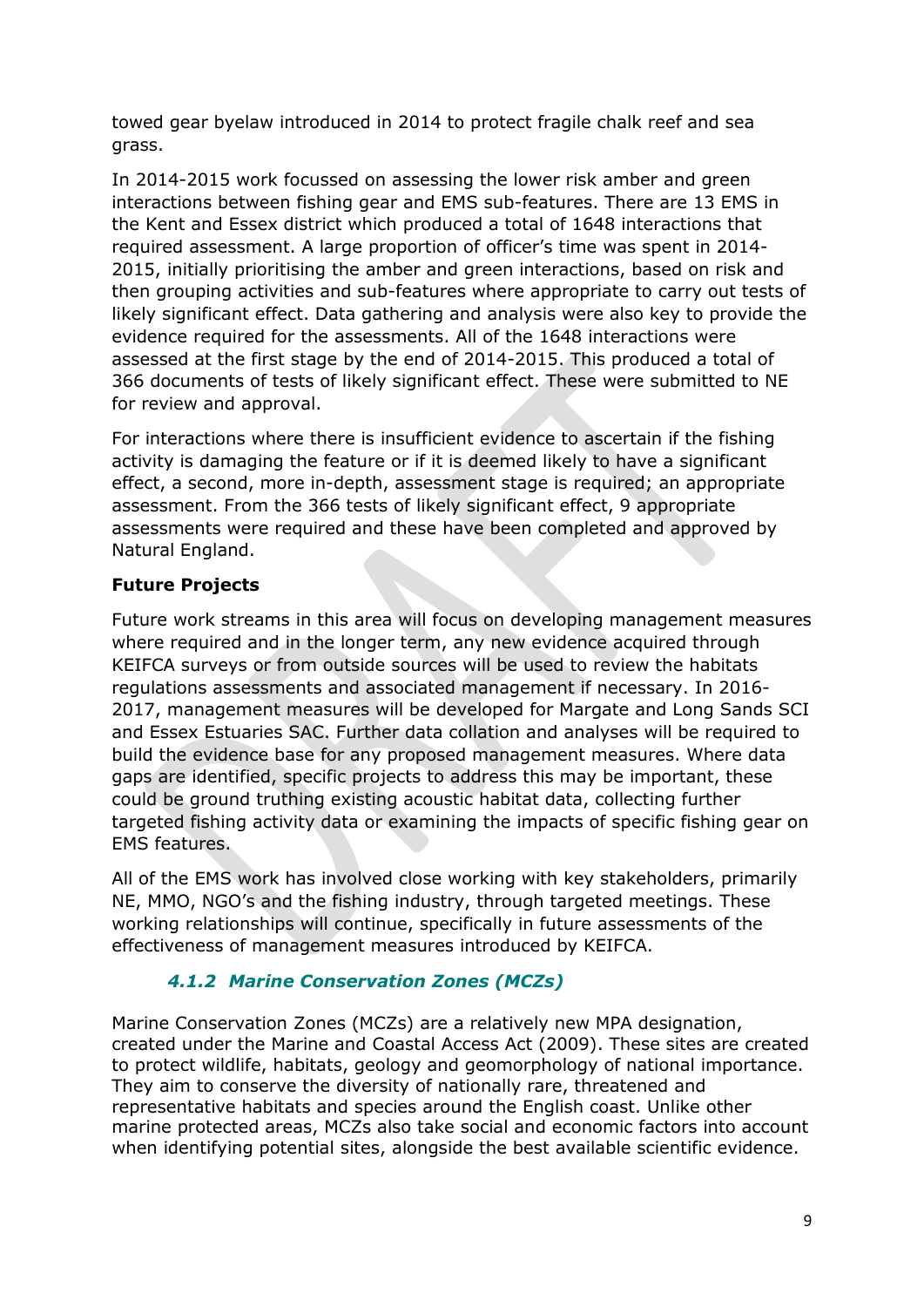Since the designation of the first tranche of MCZs in November 2013, KEIFCA has gathered and evaluated evidence for all 4 MCZs and also for future proposed MCZs (Appendix A) with some of the projects summarised below. Three further MCZs were designated in the KEIFCA district in January 2016 in a second tranche of designations with a future third tranche of designations planned.

#### *Blackwater, Crouch, Roach and Colne (BCRC) MCZ*

Native oysters (*Ostrea edulis*) are a feature of the BCRC MCZ and in August 2014, Kent and Essex IFCA undertook an extensive dredge survey covering all of the public fishing grounds in the MCZ. The abundance and distribution of native oysters and other competitor and predator species (e.g. slipper limpets, Pacific oysters and starfish) were recorded along with the amount of cultch (dead shell) available for oysters to attach to. This initial survey provided a more detailed and comprehensive dataset for native oysters in the MCZ and was used to identify key areas for native oysters. These data were used to design a more targeted native oyster population survey in 2015 and this will continue as an annual stock assessment survey.

In 2015 KEIFCA used evidence gathered from the 2014 native oyster survey to decide to close the native oyster fishery on public grounds in Essex Estuaries SAC for 3 years due to low stocks. Future annual surveys will build on this data set and generate information on inter-annual variability and recruitment within native oyster populations in Essex that will be used as key evidence for future management decisions.

In 2014, links were formed with researchers at the University of Essex and a successful funding proposal was written and submitted for a PhD project to examine native oyster restoration methods in the BCRC MCZ. The funding (approximately £80 000) covers a stipend for the student for 3.5 years plus £8 000 towards research and training costs and is provided via the ENVEAST NERC doctoral training partnership. The PhD student started in October 2015 and is co-supervised by the LSCO at KEIFCA.

#### *Folkestone Pomerania MCZ*

KEIFCA officers participated in a NE funded evidence gathering research cruise with Cefas to gain further evidence on the extent of designated features. Additional underwater camera work was carried out by KEIFCA to ground truth previously collected acoustic seabed data. All the available data were analysed and used as evidence to support the introduction of KEIFCA's restriction of bottom towed gear byelaw across the entire 34 km<sup>2</sup> site.

#### *Hythe Bay proposed MCZ*

Meetings were held with stakeholders and a research and management plan was formulated in conjunction with Cefas for a 3 year research project to assess the impact of trawling on the features of the proposed MCZ. The research plan was submitted to Defra and is awaiting a decision on funding.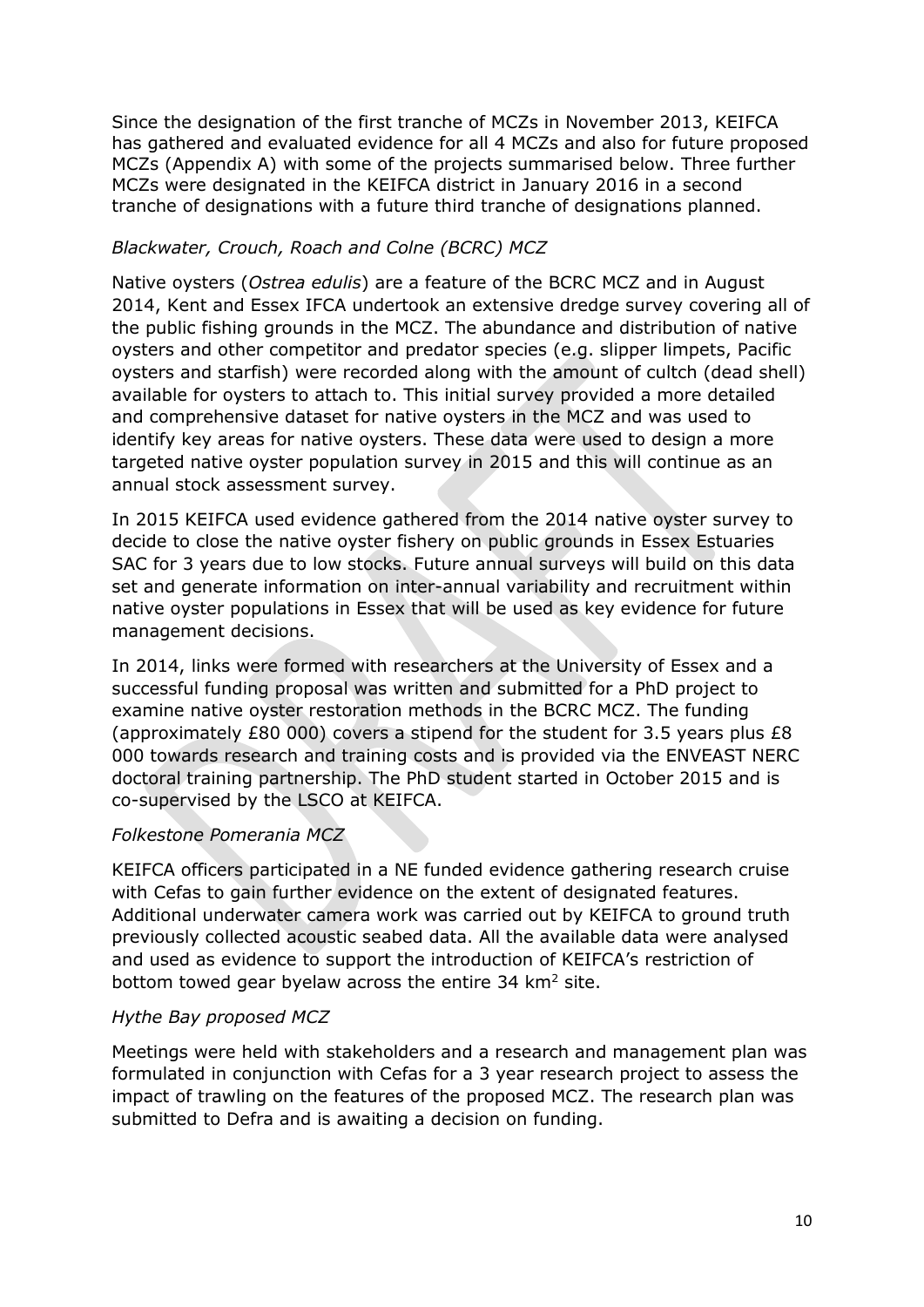#### **Future Projects**

In the coming years, the timelines for evidence gathering for MCZ's will in part be determined by the tranche 3 site designations by Defra. The timings and decisions on the sites that will be designated will influence any research that is required. Once designated, KEIFCA aims to act quickly to collate existing evidence on fishing activity and feature distribution. Evidence gaps will then be identified and options for addressing those gaps will be explored including new data collection by KEIFCA or other partner organisations. A clear objective for the purpose of data collection for MCZ's is to inform management decisions and future projects will address this.

KEIFCA is committed to native oyster restoration work in the BCRC MCZ in Essex. In addition to the ongoing native oyster stock assessments, we also support a PhD student, providing training in survey techniques and GIS. For the next 3 years, this student, based at the University of Essex, will work with KEIFCA to assess methods for native oyster restoration in Essex. KEIFCA will also work with stakeholders through the Essex Native Oyster Restoration Initiative (ENORI) to apply for funding and carry out research projects to evaluate the viability of active management techniques in achieving the conservation objectives of the MCZ. A key aspect of future projects will take into account the conservation objectives of the co-located SAC to achieve a balance that protects the most sensitive habitats and species in the estuaries.

# <span id="page-10-0"></span>*4.2 Theme 2: Sustainable Fisheries*

When KEIFCA was formed in 2011, 18 commercially important fish species were identified as priority species for management. For each of these species, species management plans are being produced that provide a systematic approach for defining the management, enforcement, and research for individual species. These species management plans will be published on the KEIFCA website and will be a point of reference for people interested in the species and their associated fishery and management. They will also establish a framework around which KEIFCA will work towards creating sustainable fisheries.

Ongoing projects creating long term data sets are undertaken by KEIFCA which to date has focussed on shellfish. Some of the ongoing projects and future evidence gathering projects are summarised in this section.

#### *4.2.1 Cockle surveys*

<span id="page-10-1"></span>In order to successfully manage the commercially important cockle fishery in the Thames Estuary, K&EIFCA has conducted surveys of the cockle beds since 1988. Bi-annual surveys of cockle population size and age structure will continue and these data are used to inform and monitor the effectiveness of management, specifically setting a total allowable catch limit based on scientific data. Surveys are carried out using ATVs to access intertidal areas, collecting cockles by hand or using a day-grab sampling method from our survey vessel FPV 'Tamesis' to access subtidal cockle beds. Detailed reports of the surveys and population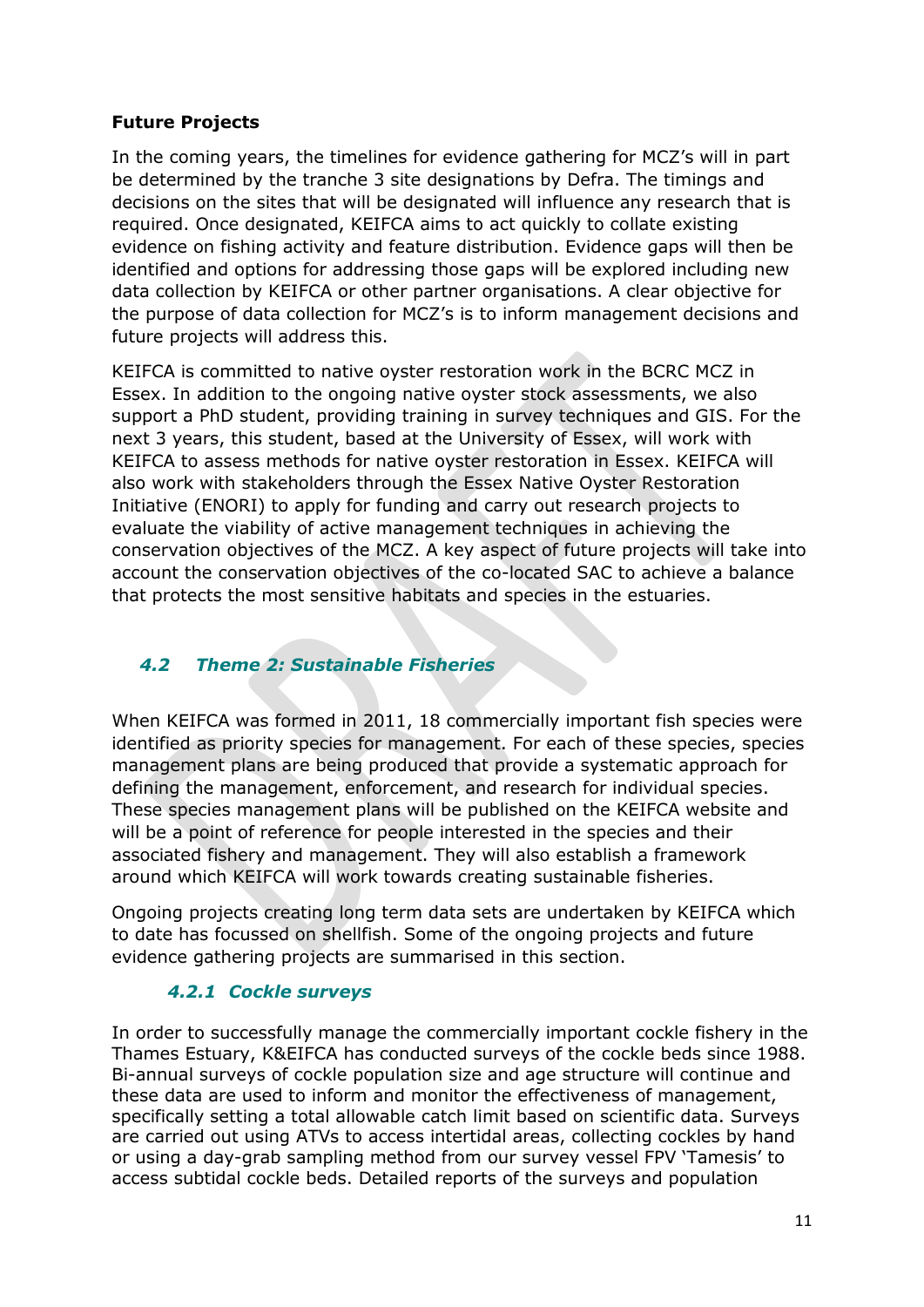estimates are published annually in a dedicated cockle report. Results of the surveys and management for the Thames Estuary cockle fishery order area are presented and discussed at regular meetings with cockle licence holders. The fishery is monitored closely throughout the season and management altered if necessary.

In 2013, new cockle permit byelaws were introduced to manage cockle harvesting on beds outside the Thames Estuary cockle fishery order. Cockle stocks in these areas are also assessed annually and the results used to determine how many days if at all these lower density cockle beds can be opened for harvesting.

By actively monitoring cockle populations in the KEIFCA district, management of the fishery can be controlled but flexible to reflect changes in stocks thus promoting a sustainable cockle fishery.

#### **Future Projects**

Cockle stock assessments will continue in the Thames Estuary with procedures reviewed periodically and ongoing staff training. In addition, through collaborations with academic researchers, we will further analyse this large historical data set to examine long term trends in ecosystem functioning and effects of the fishery. By collaborating with academia, expertise and resources from outside the organisation will be utilised and the resulting information will inform future habitat regulations assessments necessary for the operation of the cockle fishery. These data will also inform management of the cockle fishery to ensure a sustainable stock and a healthy and diverse environment.

#### *4.2.2 Whelk research*

<span id="page-11-0"></span>Over the last three years, KEIFCA has been at the forefront of whelk fishery management in the UK, introducing an effort limitation scheme in the form of a permitting byelaw, carrying out potting surveys and collaborating with CEFAS, partner IFCAs and academic researchers on funded scientific studies.

In November 2011 KEIFCA introduced an emergency byelaw limiting the number of whelk pots that can be used in the district to 300. The introduction of the emergency legislation was in response to the dramatic increase in fishing effort. In January 2013 the Authority made a flexible whelk permit byelaw that allowed the number of whelk pots, the riddle gap size and the number and size of escape holes to be defined and periodically reviewed.

Many of the principles of the new byelaw replicate some of the best practice that has been developed in the Thames cockle fishery, by trying to engage with fishermen and involve them as much as possible in the management process. Since 2013 KEIFCA has gathered evidence from the fishing community (annual survey) and scientists (working with CEFAS and local universities) to review the management measures for this fishery following a review process agreed by the Authority. In January 2016, a whelk technical panel was held to review the new evidence that had been gathered since the byelaw was introduced and make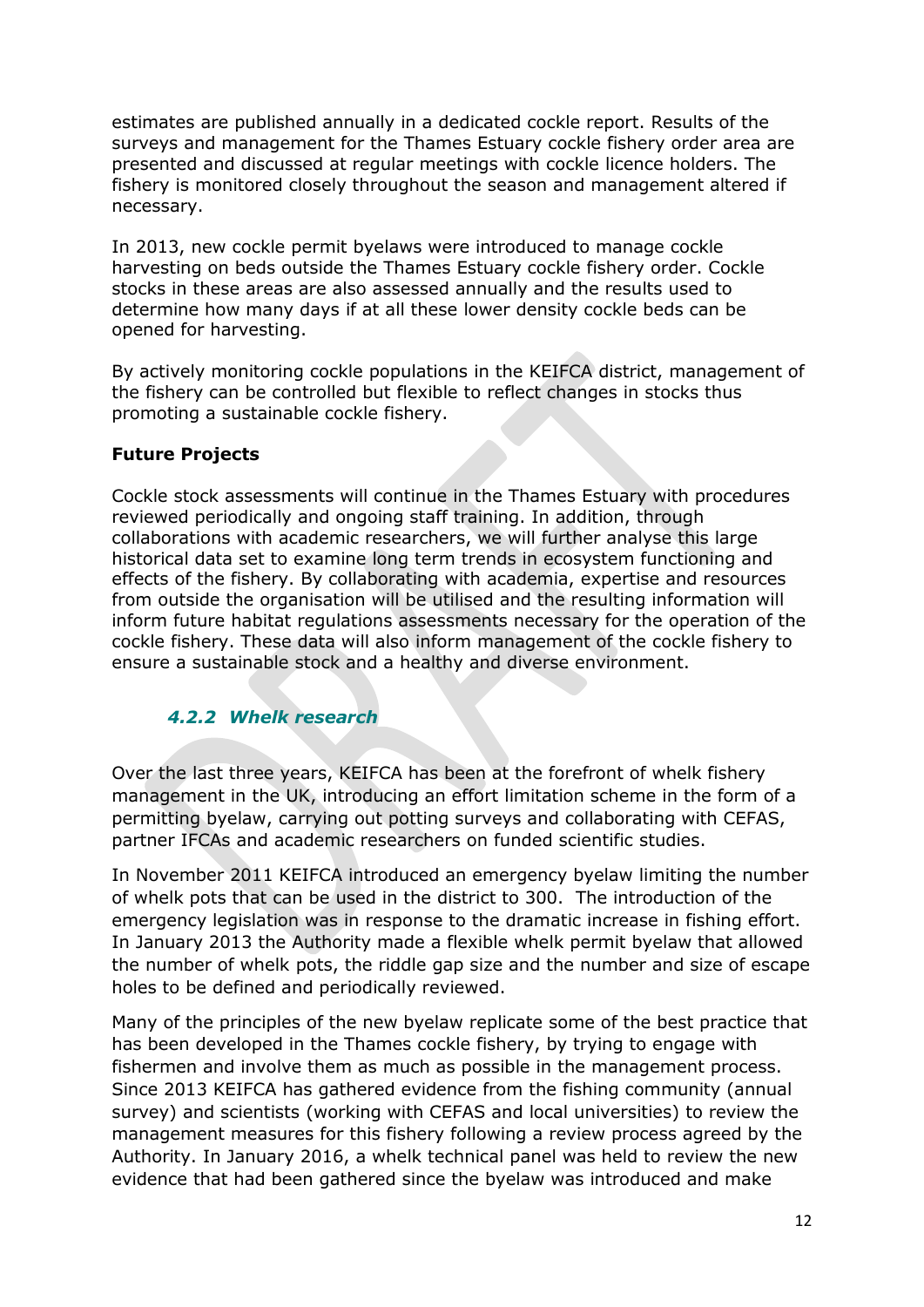recommendations to the full authority on the review of the technical specifications of the byelaw.

From 2014-2015, KEIFCA had a collaboration with Queen Mary, University of London looking at the size at maturity and genetic connectivity of whelks from 4 areas in the Kent and Essex IFCA district. This Master's student project found that there are genetic differences between different whelk fishing areas in the KEIFCA district and that the size at maturity is mostly above the minimum landing size (MLS), therefore the EU MLS is not an effective management tool in the KEIFCA district.

# **Future Projects**

To move forwards, information regarding the size at maturity, population density and connectivity of whelk populations is required to understand the biology of stocks, create an effective stock model and to inform successful management decisions. In coming years, further evidence will be gathered to investigate seasonal differences in whelk populations and this work will be done in collaboration with the fishing industry. Grant applications, for example from the European Maritime and Fisheries Fund (EMFF), will be made in order to fund the proposed research. KEIFCA will also continue to work closely with Cefas and academic researchers to construct population models to predict parameters of the whelk fishery and to predict the maximum sustainable yield from the fishery; evidence essential for the management of a sustainable whelk fishery.

# *4.2.3 Finfish stock assessments*

<span id="page-12-0"></span>Managing finfish that have a large geographical range is very different to managing shellfish beds. For fish species that travel far outside the KEIFCA district, management at an IFCA district level may not always be appropriate and effective monitoring and management of these stocks may be better carried out by a national or European organisation (e.g. Cefas or ICES).

However, many finfish spend the early stages of their lives close to coastal areas with many important fish species in the KEIFCA district migrating into rivers to spawn. Salt marsh and riverine habitats are also important nursery areas for juvenile fish. KEIFCA works with the Environment Agency to conduct small fish surveys as part of the Water Framework Directive in key estuaries in the district.

# **Future Projects**

KEIFCA and the Rochester Oyster Floating Fishermen (ROFF) have recently established a no-take zone in the Medway Estuary SPA and MCZ in Kent. Future finfish surveys in this area in partnership with the EA, academic researchers and the local fishing community will assess the effectiveness of the KEIFCA no-take zone byelaw and monitor the health of juvenile fish communities in the estuary. Additional data will be collected in collaboration with Cefas through their angling logbook scheme designed to collect catch data from recreational anglers.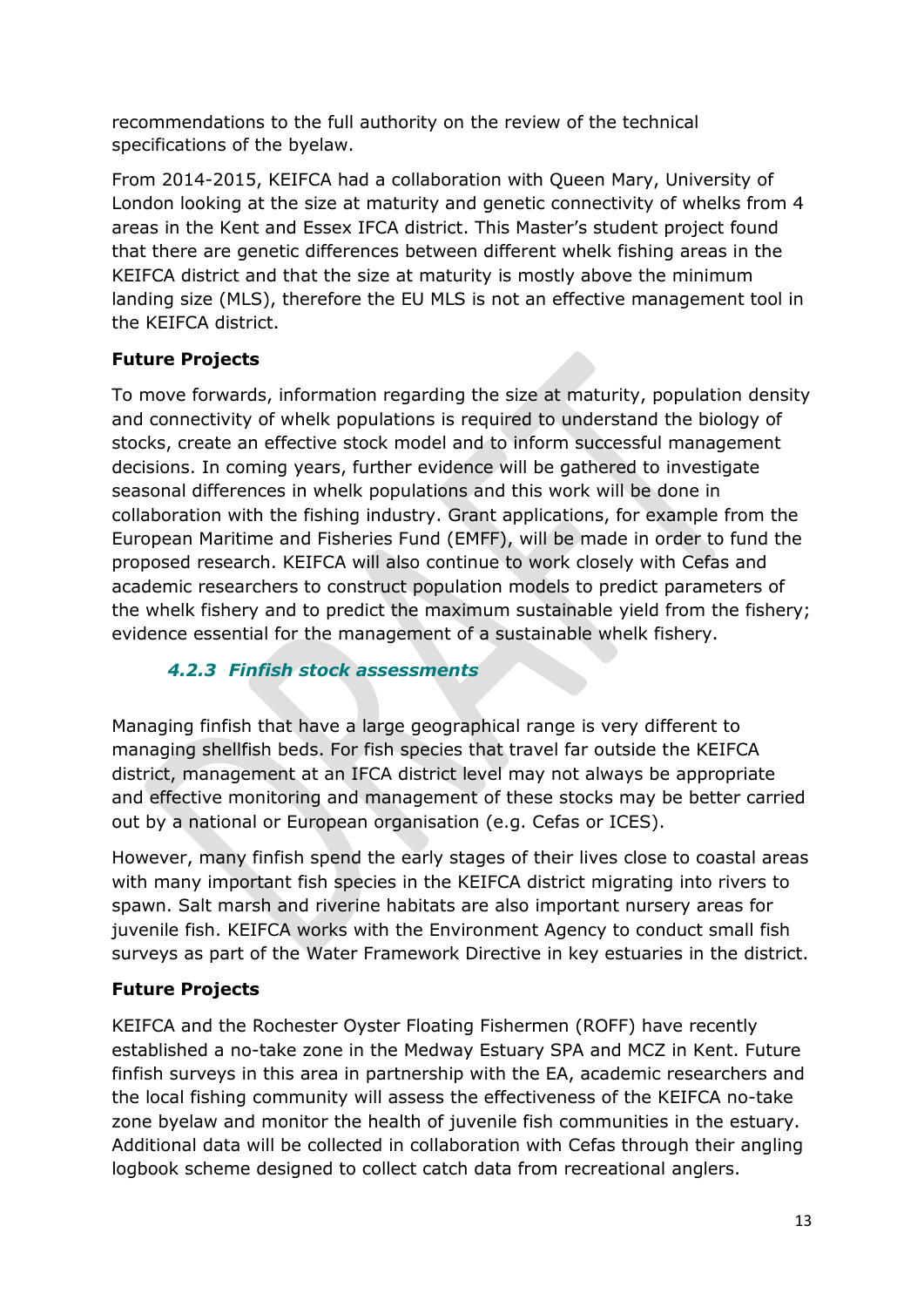## <span id="page-13-0"></span>*4.3 Theme 3: Access to Information and Development of Evidence*

In gathering evidence for fisheries management, the wide range of projects undertaken by KEIFCA generates diverse and in some cases large datasets. Over recent years, KEIFCA has not only increased its data gathering capacity but also developed data analysis, storage and dissemination capabilities. In future years as more data is collected these activities will remain to be important aspects of any evidence gathering projects. The KEIFCA data strategy outlines the commitment of KEIFCA to the collection, recording and sharing of high quality data. In accordance with EU law (INSPIRE directive), all publically collected environmental data must be made publically available. KEIFCA achieves this by submitting details of surveys and research undertaken via the Marine Environmental Data and Information Network (MEDIN) to a national database of all UK government funded marine research. This dissemination of data will continue with ongoing training for officers and regular archiving of data.

Standard operating procedures will continue to be employed for data collection. For policy driven evidence gathering, e.g. for MPA's, standard procedures will be followed to ensure that data collected are consistent with national approaches and can be utilised by other government agencies. Where standard operating procedures don't currently exist for research methods, we will introduce a standard methodology that ensures compliance with data collection regulations. Staff will continued to be trained in standard operating techniques and documents to assist this will be updated regularly.

Geographical Information System (GIS) is one tool for managing and analysing spatial data. The secondary duty of the Essex shore IFCO is to input and analyse data using GIS. GIS data can be easily shared between partner organisations, with habitat data regularly received from NE in GIS format along with the use of KEIFCA GIS data for national fishing activity mapping projects by Cefas. Ongoing training for the Essex shore officer and other staff members in GIS techniques will improve the ability to analyse fishing activity, habitat and species data and produce clear maps to inform future management decisions.

In addition to collecting data from surveys and research projects, KEIFCA will continue to work with the fishing industry to develop low cost methods of utilising local knowledge. An on-going project that has been running for 4 years in Kent entitled 'informing the future' engages local fishermen to complete questionnaires via a fisheries liaison officer at local ports. These questionnaires gather data on fishing activities, current markets and stocks and are collated monthly by KEIFCA administrative staff.

#### **Future projects**

Ongoing data collection, analysis and archiving are essential aspects of evidence gathering and these will continue to be supported by KEIFCA through staff training and development and investment in software and equipment needed. Through involvement in national working groups such as the IFCA TAG, standard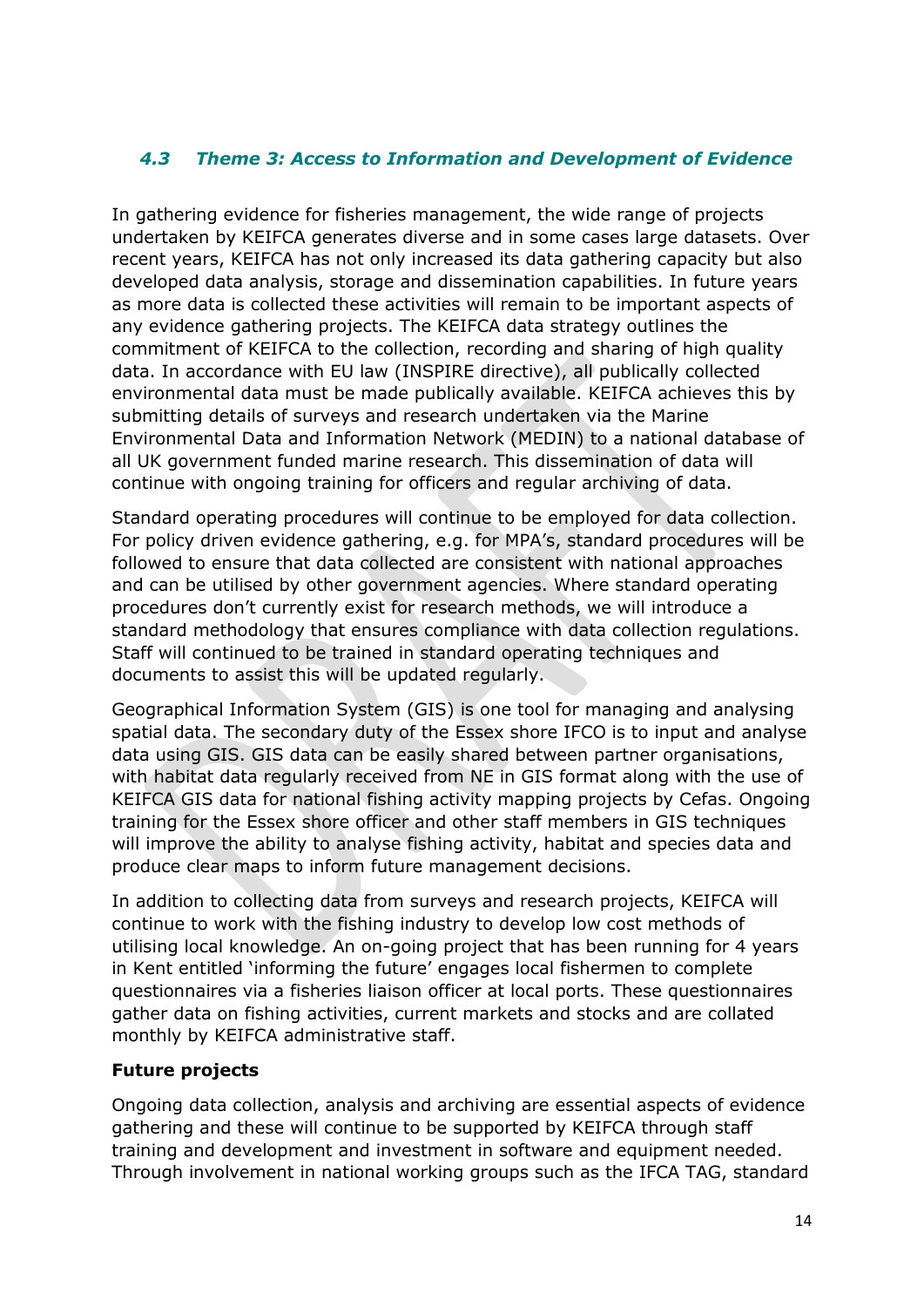operating procedures will be developed that align with national data collection methods, increasing the robustness and usefulness of any data collected and adhering to legislative requirements for data sharing.

Since 2015, fishing vessels over 12 m in length have been required to use a vessel monitoring system (VMS). As a consequence, all of the vessels engaged in the Thames Estuary cockle fishery had vessel monitoring for the first time in 2015. We are currently analysing this data to calculate the footprint of the cockle fishery and to relate vessel monitoring to enforcement monitoring. Discussions are currently being held at a national level to introduce inshore VMS to monitor the movements of the inshore (under 12 m) commercial fishing vessels. If this is implemented in the near future, it will revolutionise the way that enforcement and fishing activity monitoring is carried out within KEIFCA. It is envisaged that a significant work stream would be to collate and analyse this data to address a range of questions from fishing impacts in MPA's to enforcement and shellfish stock management.

# <span id="page-14-0"></span>*5. KEIFCA's research strengths and limitations*

Recognising the strengths and weaknesses in KEIFCA's evidence-gathering abilities is vital to delivering a successful research programme. Areas where KEIFCA have both the resources and expertise to conduct evidence gathering centre around data collection at sea. KEIFCA's 2 vessels and trained staff can operate a variety of survey equipment at sea for the purposes of fisheries and marine conservation research.

In the past year acoustic habitat mapping techniques, such as side scan sonar, have been employed by KEIFCA officers. At a large scale these techniques can be time-consuming and therefore costly, however for specific projects mapping defined areas, these techniques can be extremely valuable and effective and will be considered for future projects.

The authority has developed expertise in underwater imagery in addition to purchasing high-tech underwater camera systems. Unfortunately due to low water visibility in the majority of the district, the use of these techniques is limited and highly weather dependent. Despite these limitations, visualising the seabed is a powerful tool for ground truthing other survey techniques and for highlighting issue to stakeholders and this capability will be maintained through ongoing training and equipment maintenance.

Shellfish stock assessments are a particular strength of the organisation with all officers fully trained in cockle, whelk and oyster sampling techniques. It is envisaged that these data collection work streams will continue to be an important evidence gathering activity for KEIFCA and resources will continue to be used for these ongoing projects.

Some staff have been trained in small fish survey techniques and have worked with the Environment Agency to assist in their surveys. For future projects, e.g.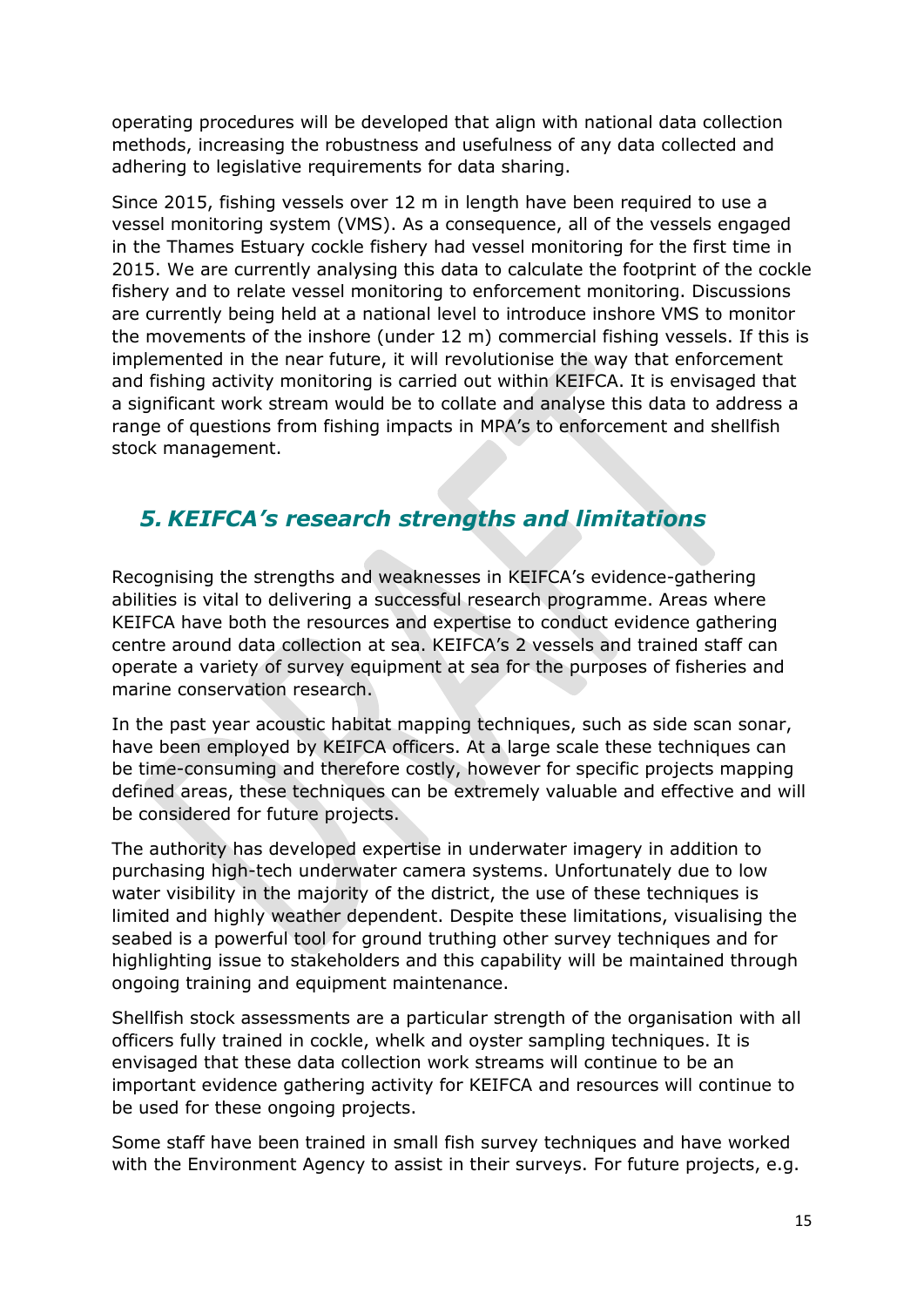assessing the effectiveness of the Medway Estuary no take zone byelaw, the best use of resources and officer's time would be to work closely with the EA and other experts to conduct small fish monitoring.

Limitations of technical expertise, vessel time and staff mean that certain research activities are better placed to be carried out other organisations or in collaboration with partners. Example of these activities are large scale habitat mapping projects for MPA's; finfish surveys for species that travel outside the district and impact studies of fishing gear on MPA features. For projects of this nature, larger national government organisations would provide more resources and appropriate expertise than could be afforded by KEIFCA alone.

# <span id="page-15-0"></span>*6. Project Evaluation and Prioritisation Criteria*

One of the key attributes of KEIFCA is the ability to adapt and respond quickly to new challenges. Since becoming an IFCA additional ongoing work streams have been adopted and whist maintaining long-term data sets is important, it does mean that less resources are available to undertake ad-hoc projects and several factors need to be considered when deciding on new projects to take forward.

Management and enforcement of the cockle fishery in the summer months involves all officers and therefore resources available (staff time and vessel availability in particular) for additional research projects during this time are limited. Currently, during spring and summer, in addition to management of the cockle fishery, ongoing cockle and native oyster stock assessments are carried out at sea. Another consideration when planning new projects is that weather conditions in autumn and winter are not always suitable for certain evidence gathering methods at sea and further time may need to be allocated in order to deliver research at sea during this time.

Existing ongoing research will take priority in order to maintain these important data sets, however KEIFCA is keen to pursue new evidence gathering projects where possible. In order to prioritise new research opportunities, potential projects will be assessed against eight project evaluation criteria in order to obtain the most effective evidence whilst maximising our limited resource. In general proposed projects should satisfy seven of the eight criteria and projects that satisfy all eight criteria should take priority. New projects that satisfy the evaluation criteria and are considered to be undertaken by KEIFCA will depend on funding, staff and vessel availability and weather conditions. These projects will be included in a more detailed annual plan that is approved by the Authority and made publically available.

Project evaluation criteria:

- 1. Does the project help KEIFCA deliver its statutory duties?
- 2. Is a significant proportion of the project based in the district and will the outcomes of the project help work in the district?
- 3. Will the project develop key evidence for either one of the 18 priority species or help further the conservation objectives of an MPA?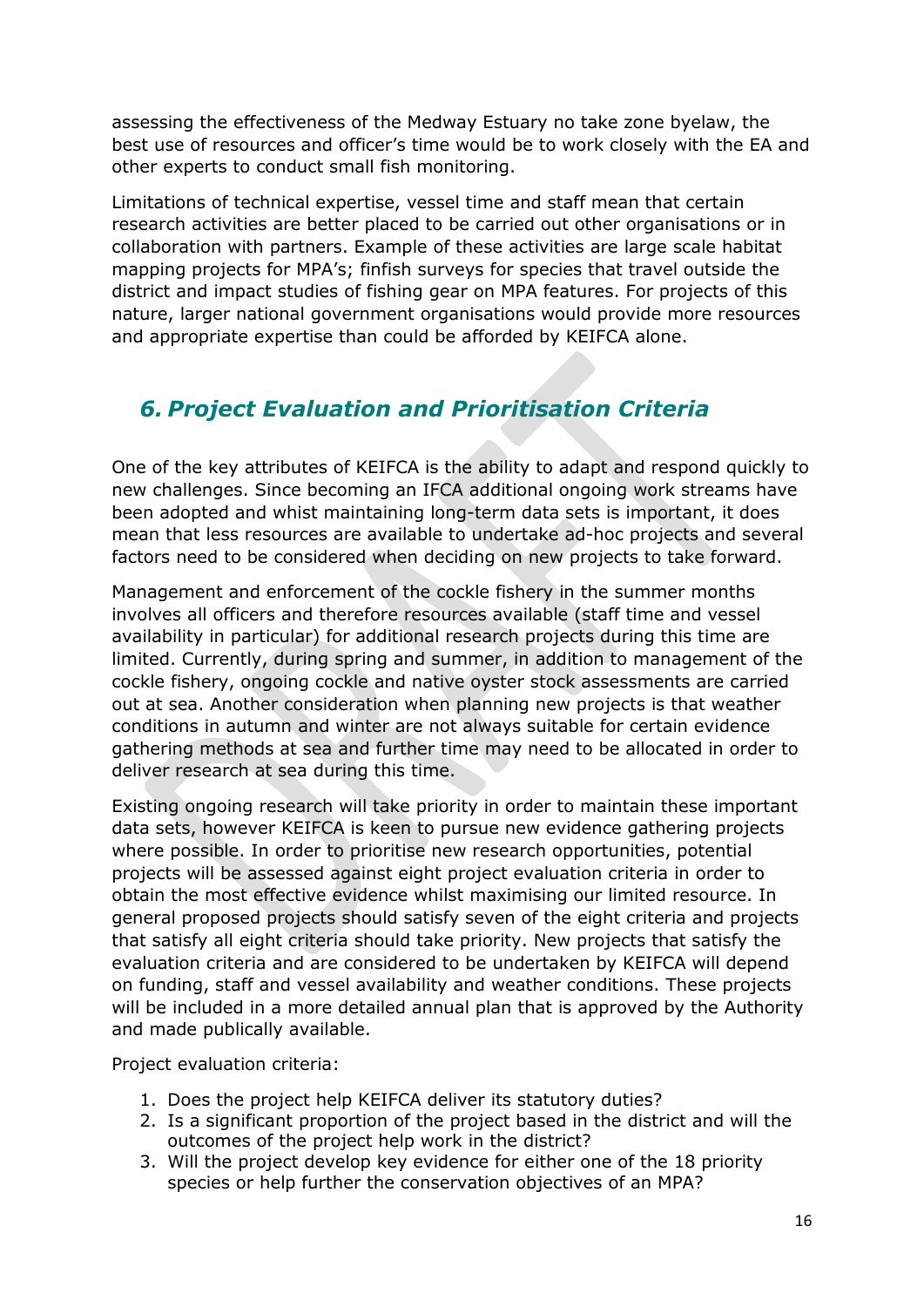- 4. Does the project match our organisational skills and resources?
- 5. Would the project represent the best value for money for KEIFCA?
- 6. Would the project develop evidence that would be used directly in management?
- 7. Does the project have support from stakeholders or is it a joint project with stakeholders?
- 8. Is there a reputational or legal risk associated with the work?

# <span id="page-16-0"></span>*7. Implementation*

The strategic evidence plan will be implemented over the next 5 years using the objectives as a framework for shaping future research directions. The research capabilities of KEIFCA are limited but resource utilisation will be maximised through collaborative projects, applying for external funding and investment in staff through ongoing training. Funding from a variety of sources will be explored including EMFF, research council grants, funding from other government organisations (e.g. NE, the EA or Cefas) for collaborative projects and other small scale independent funding opportunities.

All officers have a primary duty of enforcement, however their secondary duties are developed according to the needs of the organisation, including evidence gathering activities. Ongoing staff development will provide officers with the knowledge and skills to carry out their secondary duties. Training requirements and interests of the staff will be identified and external or in-house training will be given where appropriate. This may include courses run by the Institute of Fisheries Management, specific training courses run by other government agencies (e.g. NE, EA or Cefas) and through participation in national and international conferences to raise the profile of the organisation and to assist in career progression for staff members.

In addition to ongoing evidence gathering, new projects will be evaluated using defined criteria and by considering the strengths and limitations of KEIFCA to undertake the project. Where appropriate, collaborations will be formed with other organisations to carry out projects which can be more effectively delivered using expertise or equipment outside KEIFCA. External funding will also be sought where possible to purchase equipment or to contribute to other research costs.

Emphasis will be placed on communicating science to wider stakeholders and the public. Dissemination of research results and project information will be carried out via twitter updates and the KEIFCA website in addition to presenting KEIFCA's work at local, national and international conferences and meetings. Involvement in national working groups such as the IFCA TAG will help to facilitate this knowledge transfer. Informal discussions with stakeholders will continue to be encouraged and officers will be informed to educate local fishermen and the public regarding research projects whilst undertaking their main duties.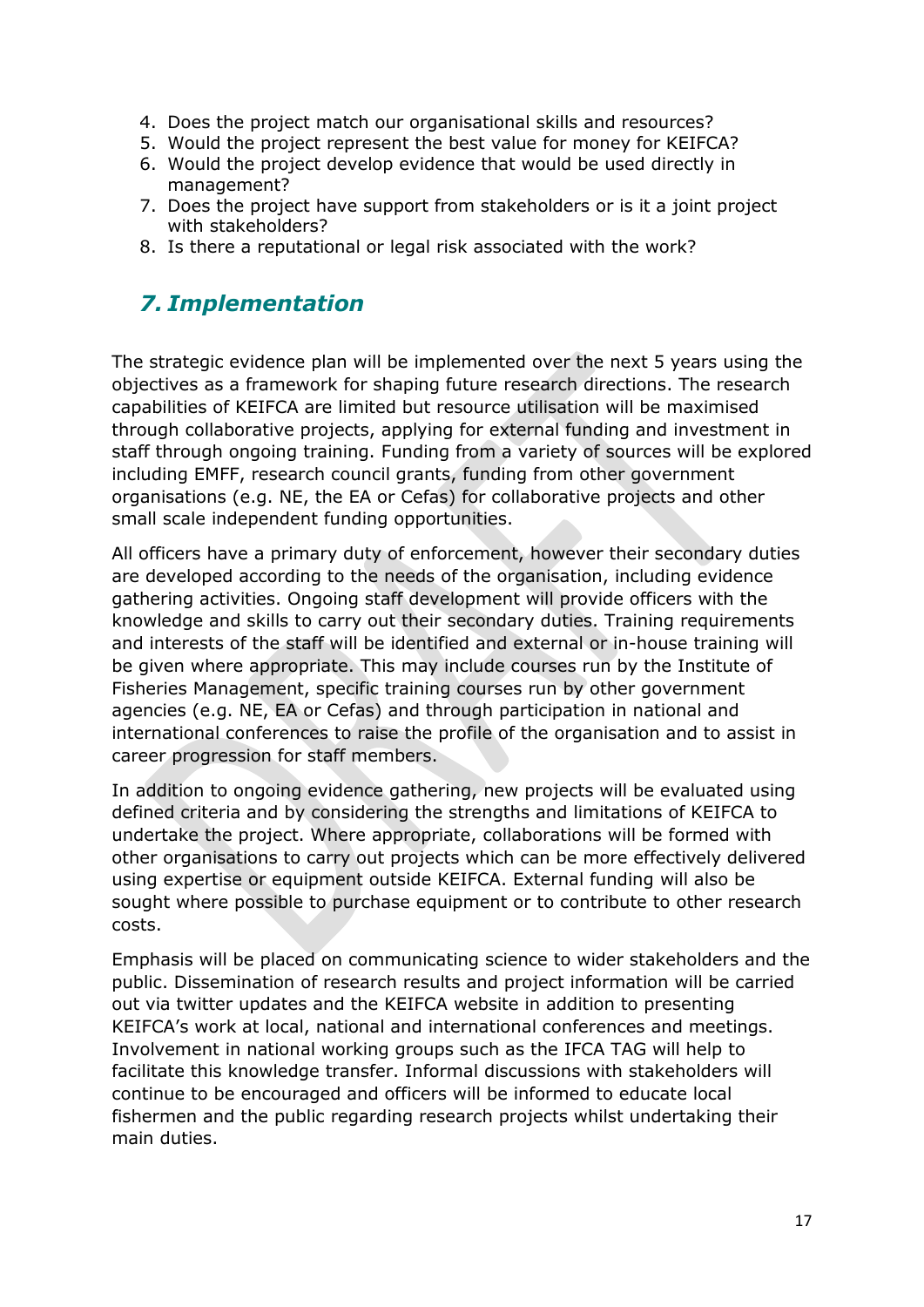# *8. Appendix A: Research projects carried out to date (Projects since becoming an IFCA\*)*

<span id="page-17-0"></span>

| <b>Ongoing (core duties)</b>                                                          |                                                                 |                                             |                                        |                                                                          |                                   |
|---------------------------------------------------------------------------------------|-----------------------------------------------------------------|---------------------------------------------|----------------------------------------|--------------------------------------------------------------------------|-----------------------------------|
|                                                                                       | When                                                            | Key<br>Equipment/<br>resource               | Approx.<br><i>officer</i><br>days      | <b>Evidence used for</b>                                                 | <b>Partners in the</b><br>project |
| <b>Cockle Survey - Inside</b><br>the Regulating Order<br>(licence fishery)            | 4 surveys a<br>vear<br>(April, June,<br>September,<br>December) | Quad bikes,<br>vessel<br>Grab               | 43                                     | <b>Setting TAC in Regulating Order cockle fishery</b>                    |                                   |
| <b>Cockle Survey - Outside</b><br>the Regulating Order<br>(permit fishery)            | April (3<br>weeks)                                              | <b>Vessel</b><br>Grab                       | 50                                     | <b>Setting TAC in permit cockle fishery</b>                              |                                   |
| <b>Blackwater, Colne,</b><br><b>Crouch and Roach MCZ</b><br>oyster survey $-$ annual* | <b>September</b><br>$(1$ week)                                  | <b>Vessel</b><br><b>Dredge</b>              | 32                                     | Assess oyster stocks against MCZ conservation<br>objectives              | <b>Natural England</b>            |
| <b>Medway WFD small fish</b><br>survey*                                               | April - June                                                    | <b>Work with EA</b><br>equipment            | 10                                     | Data used for bass stock assessment and KEIFCA<br>nursery area closure   | <b>EA, CEFAS, ROFF</b>            |
| Informing the future $-$<br>fishermen's<br>questionnaire*                             | All year                                                        | <b>Liaison officer</b>                      | 5                                      | Develop commercial fishing baseline                                      | <b>Commercial</b><br>fishermen    |
| <b>Fishing Activity Mapping</b>                                                       | All year                                                        | All patrol<br>vessels<br><b>GIS support</b> | All<br>officers,<br>all days at<br>sea | Spatial baseline of fishing activity levels in the<br>district           |                                   |
| <b>Annual whelk permit</b><br>questionnaire*                                          | <b>December</b>                                                 | <b>Admin support</b>                        | 3                                      | <b>Inform Authority when deciding whelk stock</b><br>management measures | <b>Commercial</b><br>fishermen    |
| <b>Analysis of whelk catch</b><br>return data                                         | All year                                                        | <b>Admin support</b>                        | 4                                      | <b>Inform Authority when deciding whelk stock</b><br>management measures | <b>Commercial</b><br>fishermen    |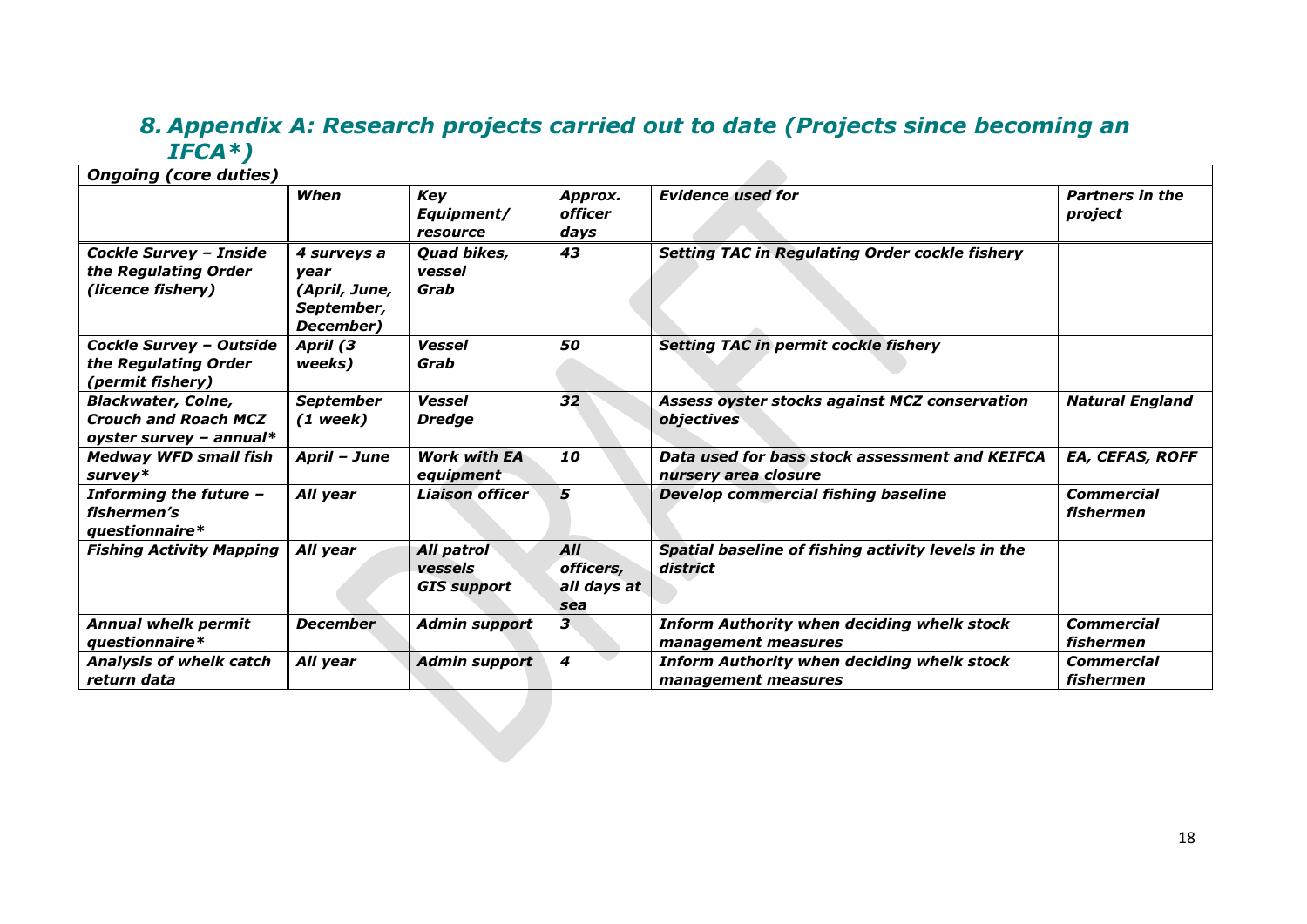| <b>Medium term</b>                                                              |                                                          |                                                     |                            |                                                                    |                                                                                                |                                                          |
|---------------------------------------------------------------------------------|----------------------------------------------------------|-----------------------------------------------------|----------------------------|--------------------------------------------------------------------|------------------------------------------------------------------------------------------------|----------------------------------------------------------|
|                                                                                 | When                                                     | Key<br>Equipment/<br>resource                       | Approx.<br>officer<br>days | <b>Evidence used for</b>                                           | <b>Partners in the</b><br>project                                                              | <b>Funding</b><br><b>contribution</b><br>from partners   |
| Sponsoring Oyster PhD*                                                          | 2015 - 2019                                              | Vessel<br><b>Snr Officer</b><br>support             | 40                         | <b>Help inform future Oyster</b><br><b>MCZ management measures</b> | <b>Essex University</b><br><b>Essex Wildlife</b><br>Trust<br>Local fishermen                   | <b>KEIFCA £9K</b><br><b>Grant £90K (over</b><br>3 years) |
| <b>Blackwater, Colne,</b><br><b>Crouch and Roach MCZ</b><br>- harrowing trials* | <b>June 2015</b><br><b>June 2016</b><br><b>June 2017</b> | <b>Vessel</b><br>Grab<br>Underwater<br>video camera | 46 per<br>vear             | <b>Help inform future Oyster</b><br><b>MCZ</b> management measures | Local fishermen,<br><b>Essex University</b><br><b>Essex Wildlife</b><br>Trust<br><b>E-NORI</b> |                                                          |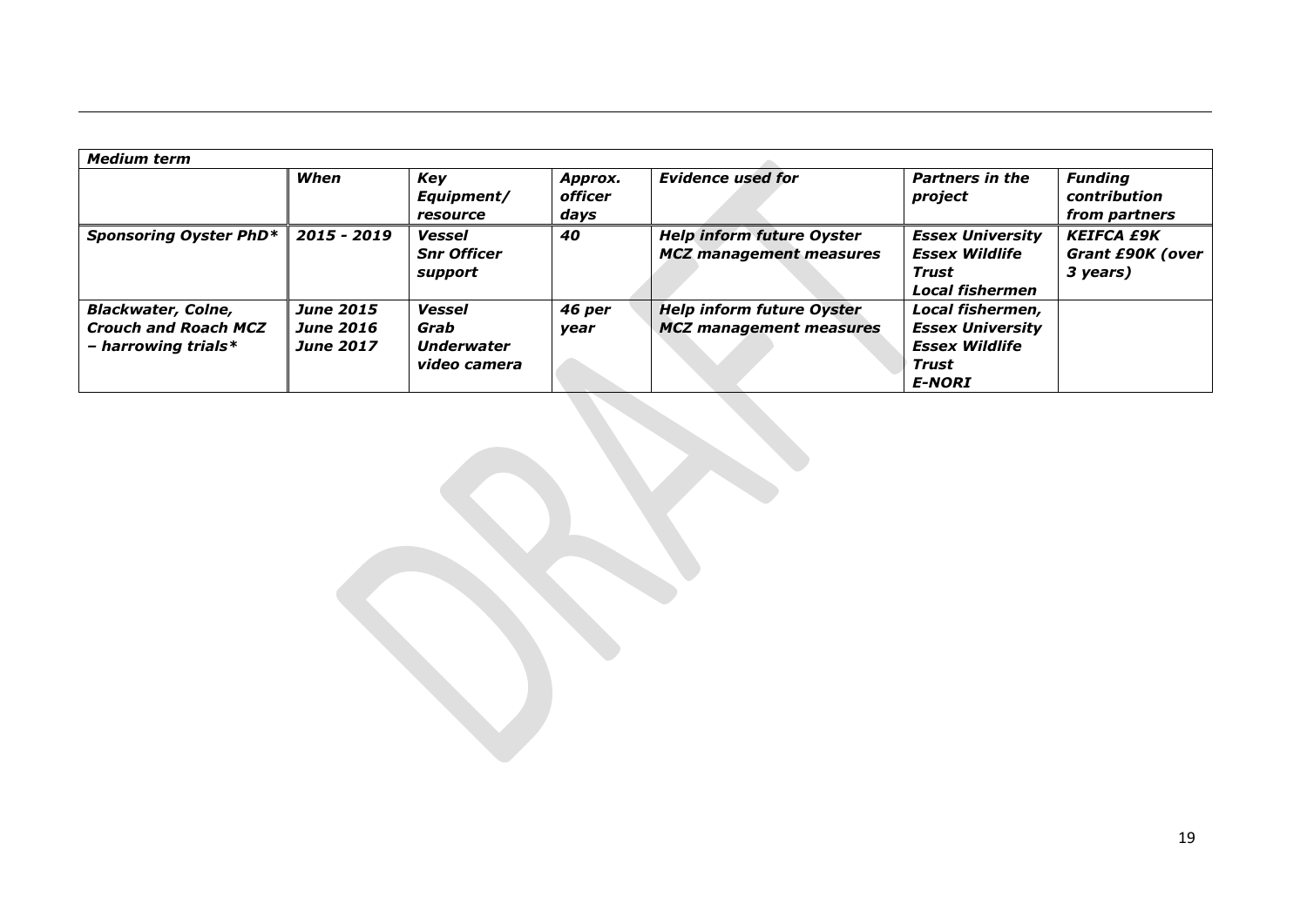| <b>One-off projects</b>                                                                         |                                        |                                                                     |                                   |                                                                                   |                                                  |                                                                                                                                 |
|-------------------------------------------------------------------------------------------------|----------------------------------------|---------------------------------------------------------------------|-----------------------------------|-----------------------------------------------------------------------------------|--------------------------------------------------|---------------------------------------------------------------------------------------------------------------------------------|
|                                                                                                 | When                                   | Key<br>Equipment/<br>resource                                       | Approx.<br><i>officer</i><br>days | <b>Evidence used for</b>                                                          | <b>Partners in the</b><br>project                | <b>Funding</b><br>contribution<br>from partners                                                                                 |
| <b>Red Throated Diver</b><br>$s$ urvey $*$                                                      | Winter<br>2011/12<br>Winter<br>2012/13 | <b>Vessel</b><br><b>ID training</b>                                 | 79                                | Assess the impact of gill<br>netting on Red Throated<br><b>Divers for EMS</b>     | <b>Natural England</b>                           | £20K (Natural<br>England)                                                                                                       |
| <b>Whelk pot</b><br>experiments*                                                                | <b>Autumn</b><br>2012-2013             | <b>Vessel</b><br><b>Pots</b><br><b>Riddle</b>                       | 15                                | <b>Evidence to set measures in</b><br>whelk permit byelaw                         | <b>CEFAS, Sussex</b><br>IFCA, local<br>fishermen | £18K (CEFAS)                                                                                                                    |
| D. vex survey*                                                                                  | Spring 2012                            | <b>Vessel</b><br><b>Underwater</b><br>video camera                  | 17                                | <b>Evidence to inform NE</b><br>invasive species plans                            | <b>Natural England,</b><br><b>CEFAS, EA</b>      | £10K (Natural<br>England)                                                                                                       |
| Angling 2012*                                                                                   | <b>All 2012</b>                        | <b>Officer time</b>                                                 | 130                               | <b>Evidence to inform national</b><br>angling policy                              | <b>DEFRA, CEFAS</b>                              | <b>£20K (CEFAS)</b>                                                                                                             |
| Hythe Bay megafauna/<br>sediment size survey*                                                   | <b>Summer</b><br>2013                  | <b>Vessel</b><br>Grab<br><b>Underwater</b><br>video camera          | 27                                | <b>Evidence to inform Hythe Bay</b><br><b>MCZ management decisions</b>            | <b>DEFRA</b>                                     | £17K (DEFRA)                                                                                                                    |
| <b>Blackwater, Colne,</b><br><b>Crouch and Roach MCZ</b><br>oyster survey - whole<br>$site*$    | <b>Summer</b><br>2014                  | <b>Vessel</b><br><b>Dredge</b><br><b>Underwater</b><br>video camera | 85                                | <b>Evidence to inform MCZ</b><br>conservation objectives/<br>management decisions | <b>Natural England</b>                           | £10K (Natural<br>England)                                                                                                       |
| <b>Whelk MSc. Assessing</b><br>the genetic similarities<br>between stocks in the<br>$district*$ | 2014/15                                | <b>Vessel</b><br><b>Pots</b><br><b>Riddle</b>                       | 20                                | <b>Evidence used to set Whelk</b><br>permit management                            | <b>Queen Mary</b><br>University,<br>London       | <b>MSc student self</b><br>funded, plus<br>funding for<br>laboratory<br>analyses from<br><b>Queen Mary</b><br><b>University</b> |
|                                                                                                 |                                        |                                                                     |                                   |                                                                                   |                                                  |                                                                                                                                 |